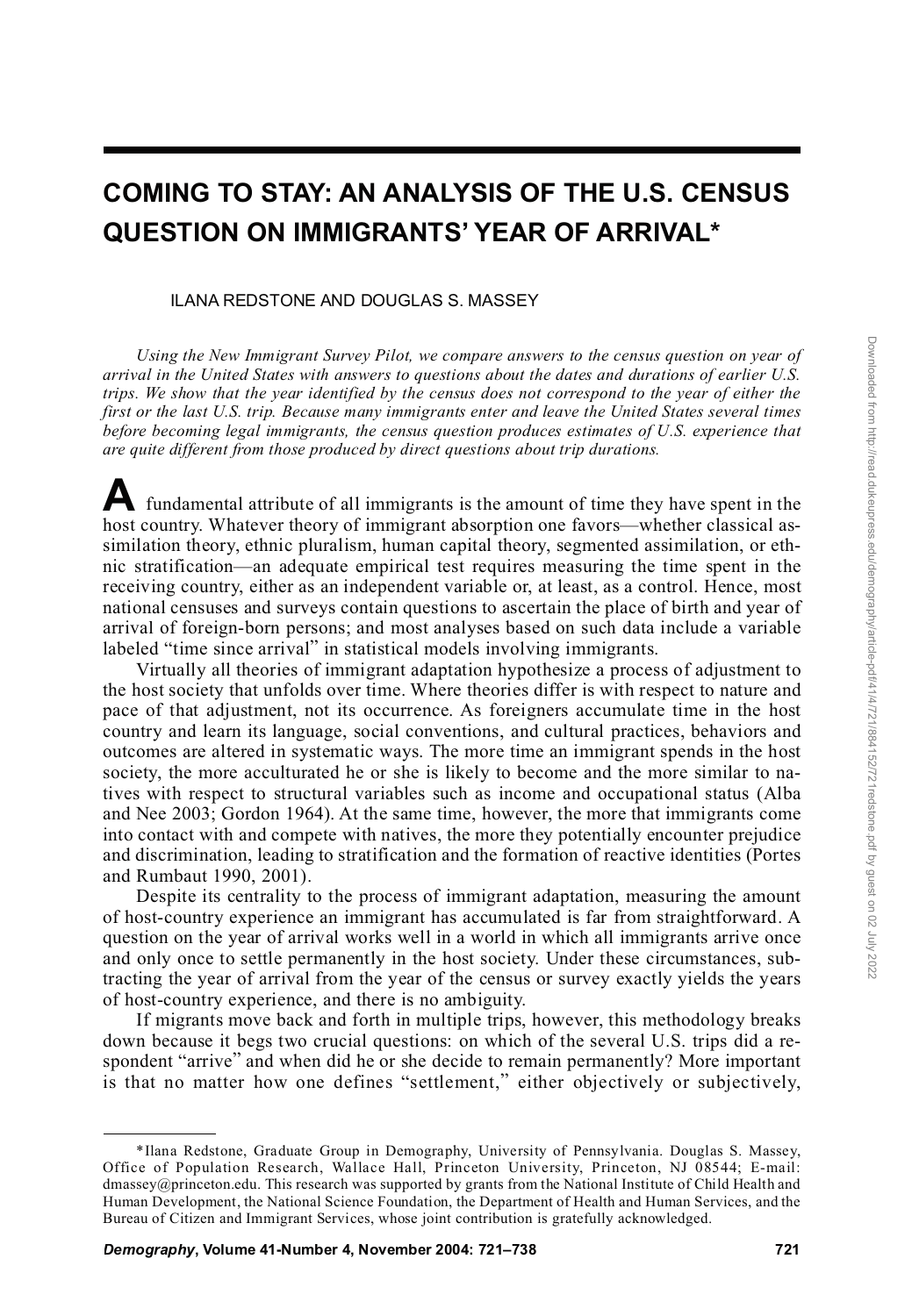subtracting the year of arrival from the year of the census or survey will not equal the total amount of time the migrant has accumulated in the host society. Inevitably, picking one year to define "arrival" out of a series of entries and exits will either over- or understate the total amount of host-country experience the migrant has accumulated.

Although the sentimental hagiography of immigration offered by Handlin (1951) and others portrays immigrants as people uprooted from their native soil, never to return, this image is more myth than fact. Of all immigrants who arrived in the United States between 1815 and 1915, 30% eventually returned to their native lands (Gould 1980). Although the rate of return migration was close to zero for Jews from the Russian Pale (who were fleeing systematic persecution), it was much higher for other groups and rose substantially over the course of the late nineteenth and early twentieth centuries (Hatton and Williamson 1998). The rate of return was 20% for Scandinavians, above 30% for Poles, 40% for the British, and almost 50% for Italians (Hatton and Williamson 1994).

Likewise, in the late twentieth century, the rate of emigration from the United States among the foreign born was estimated to be on the order of 30%–35% (U.S. Immigration and Naturalization Service 2001; Warren and Kraly 1985). This rate of return migration, however, conceals much more coming and going in a variety of legal statuses. Indeed, Massey and Malone (2003) reported that two thirds of all legal immigrants to the United States have already been in the country at least once before their official arrival as legal immigrants.

These facts render estimates of host-country experience derived from questions about the year of arrival ambiguous at best. To ascertain year of arrival for U.S. immigrants, censuses up through 1990 and the Current Population Survey (CPS) since 1994 have asked all respondents born outside the United States, "When did this person come to the United States to stay?" In the Spanish-language version of the questionnaire, the item was "¿Cuándo entró esta persona a los Estados Unidos para pemanecer en el país?" In the 2000 census, the words "to stay" were changed to "to live" and moved earlier in the question, which came to read, "When did this person come to live in the United States?" or in Spanish, "¿Cuándo vino esta persona a vivir en los Estados Unidos?"

Under either wording, the question does not ask about a concrete event that can be objectively reported, the usual practice in demographic surveys. Unlike questions about dates of birth, marriage, and death, queries about current characteristics (e.g., occupation, income, or education), or even inquiries about past states (e.g., place of residence at a given point in time), the census question on year of arrival does not inquire about a simple occurrence or condition that can be objectively located in space and time. Rather, it relies on a subjective judgment about when the person "came to stay" ("entró para permanecer") or "came to live" ("vino a vivir") in the United States.

In a world characterized by high levels of return migration and multiple entries in the course of a migratory career, it is not clear whether "come to the United States" in the English version of the question refers to the physical act of arrival in the United States or the mental act of coming to a decision. Although the Spanish wording was fairly clear in 1990 (it asked about "entering to remain permanently"), the Spanish wording in 2000 suffers from the same ambiguity as the English version.

The fundamental problem is that the date of the decision to stay or live in the United States may be quite different from the date of any particular arrival. For example, a young Mexican man might enter the United States with no intention of staying, make several trips in and out of the country, and then meet and marry a U.S. citizen, whereupon he decides to stay. Does the migrant report the year he first entered the United States, the year he entered on what would become his final trip, or the year in which he decided to stay long term? Given the wording of the question, there is no objectively correct answer.

Moreover, the census question presumes that a decision to stay has, indeed, been made; but many foreigners enumerated in the census and CPS have made no such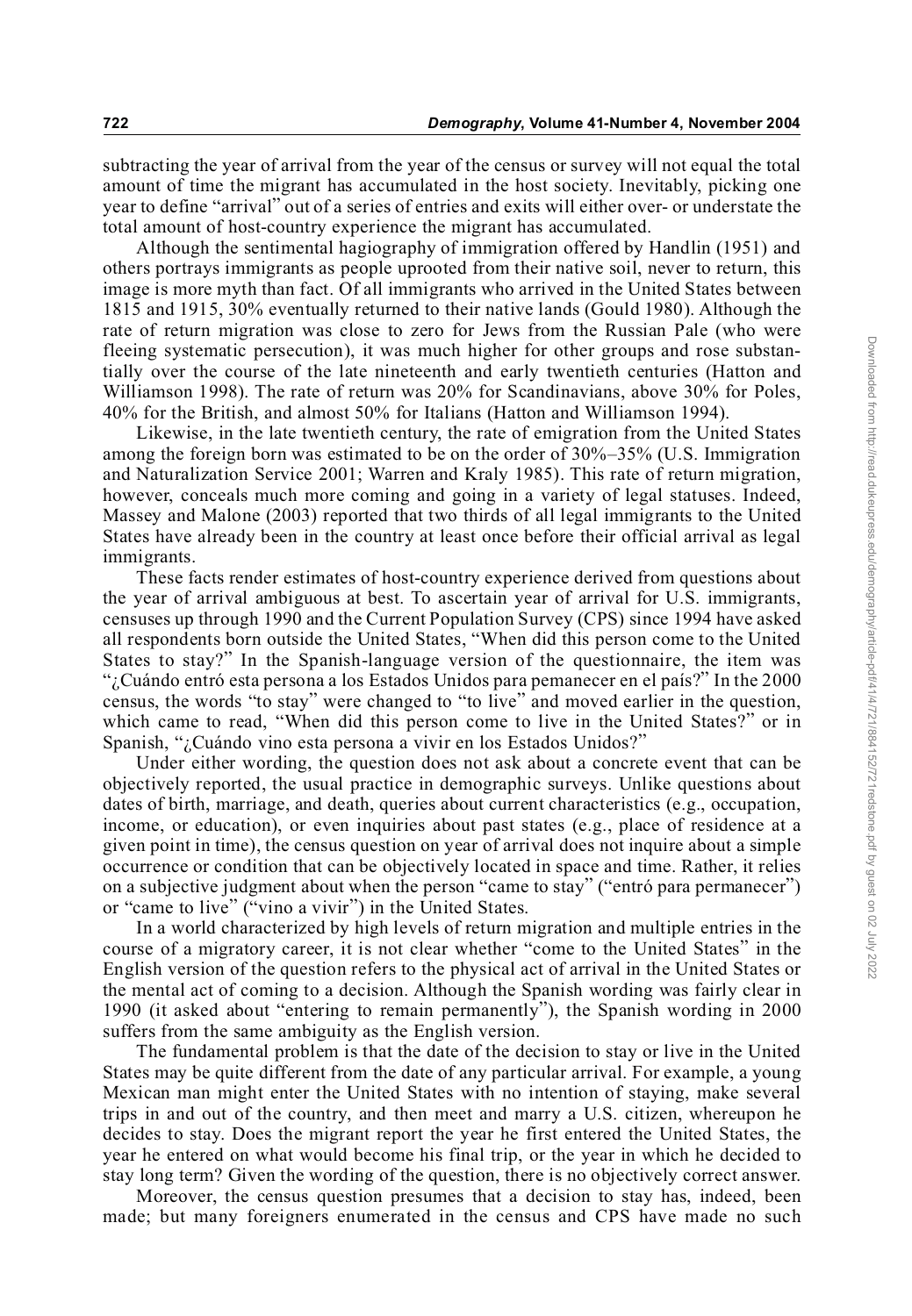decision. As long as the United States is the place of usual residence, foreigners are supposed to participate in the census and CPS; they need not be legal permanent residents or citizens. Thus, long-term residents of the United States who hold temporary employment visas, business visas, exchange visas, student visas, or diplomatic visas are enumerated in the census and CPS, and many of these people have never made any decision to stay (Massey and Bartley forthcoming).

In addition, with emigration running at about a third of legal immigration, it is clear that even many permanent resident aliens are not here to stay, despite the title of their visa (Jasso et al. 1999). Indeed, it is well-documented that many legal U.S. immigrants use their green cards simply to facilitate regular border crossing, rather than to undertake a permanent settlement in the United States (see Massey et al. 1987; Massey and Malone 2003; Reichert and Massey 1979). How do such people, who have no intention of "staying" in the United States, but who are nonetheless long-term residents of the country, answer the census question on the time of arrival? Again, the answer is not obvious.

Finally, even among those immigrants who have decided to stay in the United States, answering the question requires reconstructing a psychological state from the past, a mental operation that most people find difficult (Sudman, Bradburn, and Schwartz 1996). Unlike the reconstruction of past behaviors, assessing the timing and occurrence of prior attitudes is notoriously unreliable (Sudman and Bradburn 1982). Depending on intervening events and their consequences, people shift attributions of past psychological states backward or forward in time and often suppress them altogether. As a result, in addition to whatever systematic or random error occurs in judging the year of a specific past event, there is the difficulty of deciding exactly when the psychological scales tipped and the respondent decided to stay.

To overcome these ambiguities, investigators associated with the New Immigrant Survey Pilot (NISP) developed an alternative approach based on questions about concrete behavior, rather than past mental states (see Jasso et al. 1999). These questions permit a direct estimate of the total time spent in the host country, whether accumulated on one trip or many. In the study presented here, we considered the degree to which responses to the census question on the year of arrival correspond to specific salient events in the migratory career: the dates of first and last entry into the United States. We then combined responses to questions about first and last entries with self-reports of total migratory experience to derive an alternative measure of U.S. experience and compared this measure with that derived from the census question. After estimating multivariate models to predict the direction and the size of differences between the two measurement strategies, we considered how the alternative estimates might affect earnings regressions, the most commonly estimated model of immigrant assimilation.

#### **SOURCE OF DATA**

We used data drawn from the NISP, which was funded by the National Institute of Child Health and Human Development in partnership with other federal agencies to assess the feasibility of implementing a longitudinal survey of immigrants to the United States. (At the time of this writing, the survey was just out of the field.) The target population was the cohort of immigrants admitted during July and August 1996, some 148,987 people. Because children are relatively numerous among immigrants and because employment-based immigrants are relatively rare, the NISP used a stratified design that undersampled children and oversampled immigrants entering through employment categories (see Jasso et al. 1999).

This sampling strategy yielded a target sample of 1,982 immigrants, of whom 1,837 were over age 18. Baseline interviews were conducted primarily by telephone and began in October 1996 and continued through mid-November 1997. In cases in which respondents lacked a telephone or had a number that could not be determined, interviewers tracked down the respondents and completed the surveys in person. Interviews were conducted in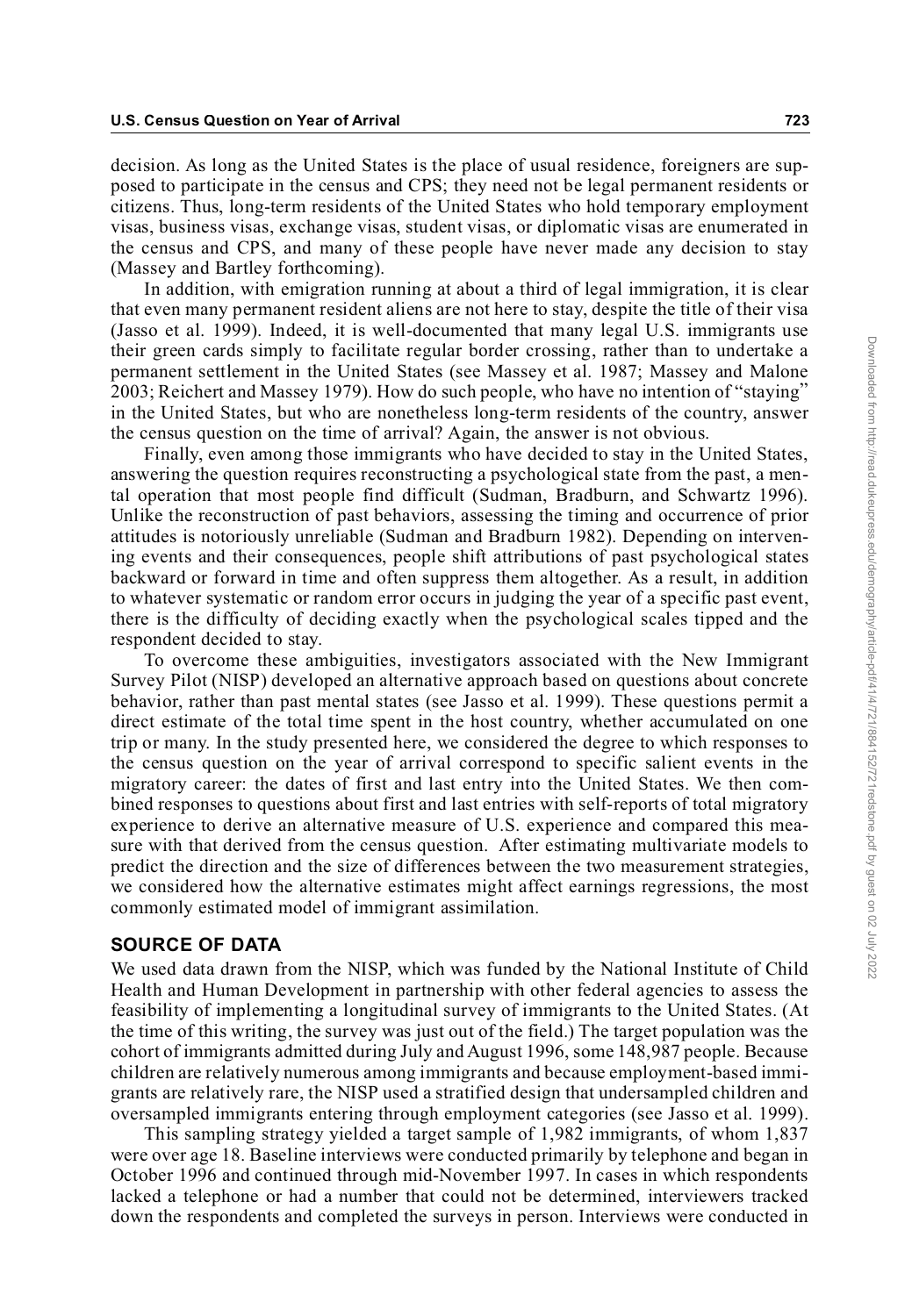whatever language the respondent preferred: 43% were in English; 27% were in Spanish, and 30% were carried out in 1 of 16 languages other than English or Spanish.

The present analysis is based on the adult portion of the survey. In all, 1,134 adults completed the survey, for a response rate of 61.7%. The completion rate was much higher among respondents who were actually contacted by the interviewers. Once contact had been established, only 15% of selected respondents refused to participate. Most of the nonresponse stemmed from the inability to locate respondents, owing to mistaken or missing contact information. There were, however, few differences between respondents and nonrespondents with respect to age, sex, marital status, visa type, and state of U.S. residence (see Jasso et al. 1999).

The baseline survey did not ask the standard census question on the year of arrival. Rather, it asked for the year that the respondent entered the United States for the first time in any status. It then asked whether the respondent had ever left the United States after that first entry and, if so, the date of the last or most recent entry, the total number of U.S. trips ever made, and the total amount of time spent in the United States across all trips.

Of the 1,129 adult respondents who provided usable data on the number of trips (99.6% of the sample), 690 (61%) reported making just one trip, 247 (22%) said they had made two trips, and 192 (17%) reported three or more visits to the United States. For those with one trip, total U.S. experience is simply the duration of that trip; for those with two trips, U.S. experience is the sum of the two trip durations; and for those with three or more trips, we relied on the respondent's report of the total time he or she had spent in the United States, yielding direct information on total U.S. experience for a total of 934 respondents (82.7%) from the baseline survey. In 79 cases (7.6% of the total), information on total duration was missing, but we were able to determine the total U.S. experience indirectly using other information provided by the respondent.

To test the practicality of undertaking a longitudinal survey of immigrants, NISP investigators followed the baseline respondents over time and reinterviewed them after 3, 6, and 12 months. The 12-month follow-up survey included the standard census question on the year of arrival. By cross tabulating answers to this question with answers to baseline questions about the first and last U.S. trips, we gained valuable clues about how immigrants interpret and perceive the question about coming to stay.

# **RELATION TO THE YEAR OF THE FIRST TRIP**

In an effort to link "year came to stay" to a concrete event, we created a matrix that cross referenced answers to the census question on the year of arrival with respondents' reports of the year of their first trip to the United States. This matrix, expressed in terms of cell percentages, is shown in Table 1. The diagonal is shown in boxes for ease of interpretation and indicates those cases in which the year of the first U.S. trip and the year of arrival coincide. If all immigrants entered the United States only once and reported the date of this event accurately, then the diagonal would contain 100% of the sample. Of course, all questions are subject to measurement error, and discrepancies could reflect such errors, as well as systematic differences in perceptions and meanings.

Nonetheless, only 55% of the cases fell along the diagonal, which would appear to be far too large to reflect random measurement error alone. If measurement error were trivial, the discrepancy would imply that about 45% of the respondents were *not planning to stay* when they entered the United States for the first time. Indeed, about 40% of those on the diagonal said they had only come "to stay" in 1996. In general, immigrants located on the diagonal have taken few trips (the average is 1.5 and the mode is 1.0), and most began migrating relatively recently. Although one respondent reported making a first trip and deciding to stay as early as 1981, the average year was 1993, and the modal year was 1996. As expected, therefore, the wording of the census question on coming to stay works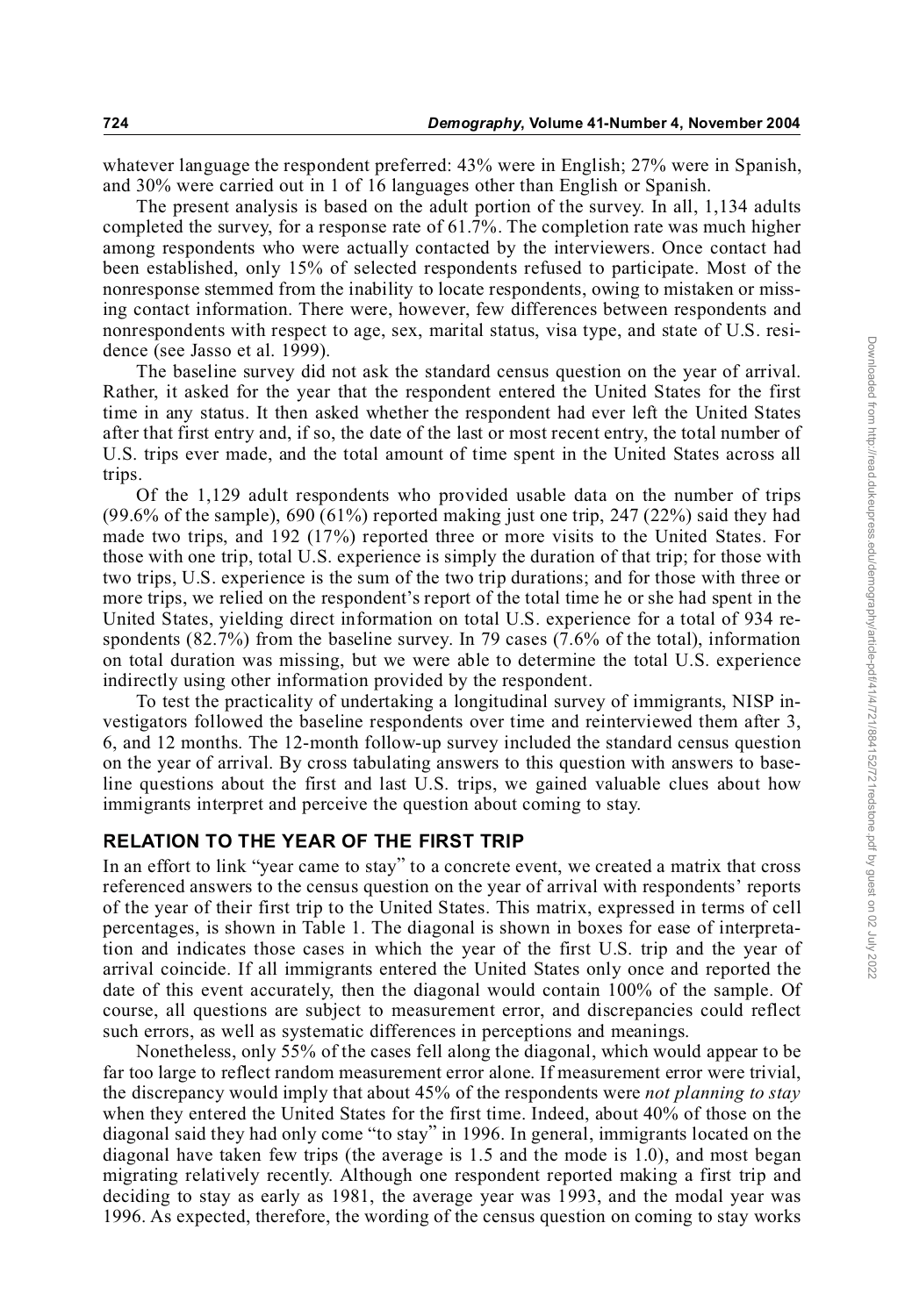| Table 1.     |      |      |      |      |      | Relationship Between the Year Immigrants Came to Stay and the Year of Their First U.S. Trip: NISP Respondents |      |      |      |                             |      |      |      |      |      |      |      |      |       |
|--------------|------|------|------|------|------|---------------------------------------------------------------------------------------------------------------|------|------|------|-----------------------------|------|------|------|------|------|------|------|------|-------|
| Year They    |      |      |      |      |      |                                                                                                               |      |      |      | Year of the First U.S. Trip |      |      |      |      |      |      |      |      |       |
| Came to Stay | 1978 | 1979 | 1980 | 1981 | 1982 | 1983                                                                                                          | 1984 | 1985 | 1986 | 1987                        | 1988 | 1989 | 1990 | 1991 | 1992 | 1993 | 1994 | 1995 | 1996  |
| 1980         | 0.09 |      |      |      |      |                                                                                                               | 0.09 |      |      |                             |      |      |      |      |      |      |      |      |       |
| 1981         |      |      |      | 0.09 |      |                                                                                                               |      |      |      |                             |      |      |      |      |      |      |      |      |       |
| 1982         |      |      |      | 0.09 | 0.09 |                                                                                                               |      |      | 0.09 |                             |      |      |      |      |      |      |      |      |       |
| 1983         |      |      |      |      | 0.09 | 0.09                                                                                                          |      |      |      |                             |      |      |      |      |      |      |      |      |       |
| 1984         | 0.09 |      |      | 0.09 |      |                                                                                                               | 0.81 |      | 0.09 |                             |      | 0.09 |      |      |      |      |      |      |       |
| 1985         |      |      |      |      | 0.09 |                                                                                                               |      | 0.99 |      |                             |      |      |      |      |      |      |      | 0.27 |       |
| 1986         |      |      |      |      |      | 0.09                                                                                                          | 0.18 |      | 1.27 |                             |      |      |      |      |      | 0.09 |      |      | 0.36  |
| 1987         |      |      | 0.09 |      | 0.09 |                                                                                                               |      |      |      | 0.54                        | 0.18 |      |      |      |      |      |      |      |       |
| 1988         | 0.27 |      | 0.18 |      | 0.09 |                                                                                                               | 0.27 | 0.18 |      |                             | 2.08 | 0.09 |      |      |      |      |      |      |       |
| 1989         | 0.36 |      |      |      |      |                                                                                                               |      |      | 0.09 | 0.09                        | 0.18 | 2.71 | 0.09 |      |      |      |      |      |       |
| 1990         | 0.27 |      |      |      |      |                                                                                                               |      |      |      | 0.27                        |      | 0.27 | 3.53 |      |      |      |      |      |       |
| 1991         | 0.54 |      |      |      |      |                                                                                                               |      |      |      | 0.09                        | 0.09 | 0.27 | 0.27 | 3.80 | 0.27 |      |      |      | 0.09  |
| 1992         |      |      |      |      |      | 0.09                                                                                                          | 0.09 |      | 0.18 | 0.09                        | 0.09 | 0.09 | 0.18 | 0.18 | 3.35 | 0.18 |      |      |       |
| 1993         |      |      |      |      | 0.09 |                                                                                                               |      |      | 0.09 | 0.18                        | 0.18 |      |      | 0.09 | 0.45 | 4.07 | 0.27 |      | 0.09  |
| 1994         | 0.27 | 0.63 |      | 0.18 | 0.09 |                                                                                                               |      | 0.09 |      | 0.09                        | 0.09 | 0.18 | 0.36 | 0.27 | 0.09 |      | 0.36 | 6.42 | 0.27  |
| 1995         | 0.27 |      |      | 0.18 | 0.09 |                                                                                                               |      | 0.09 | 0.09 | 0.09                        | 0.09 | 0.18 |      | 0.27 | 0.27 | 0.63 | 0.45 | 4.79 | 0.09  |
| 1996         | 2.71 | 0.63 | 645  | 0.63 | 0.54 | 0.45                                                                                                          | 0.72 | 0.81 | 0.90 | 1.18                        | 0.99 | 1.08 | 2.26 | 2.17 | 1.36 | 1.63 | 2.35 | 2.71 | 26.76 |
|              |      |      |      |      |      |                                                                                                               |      |      |      |                             |      |      |      |      |      |      |      |      |       |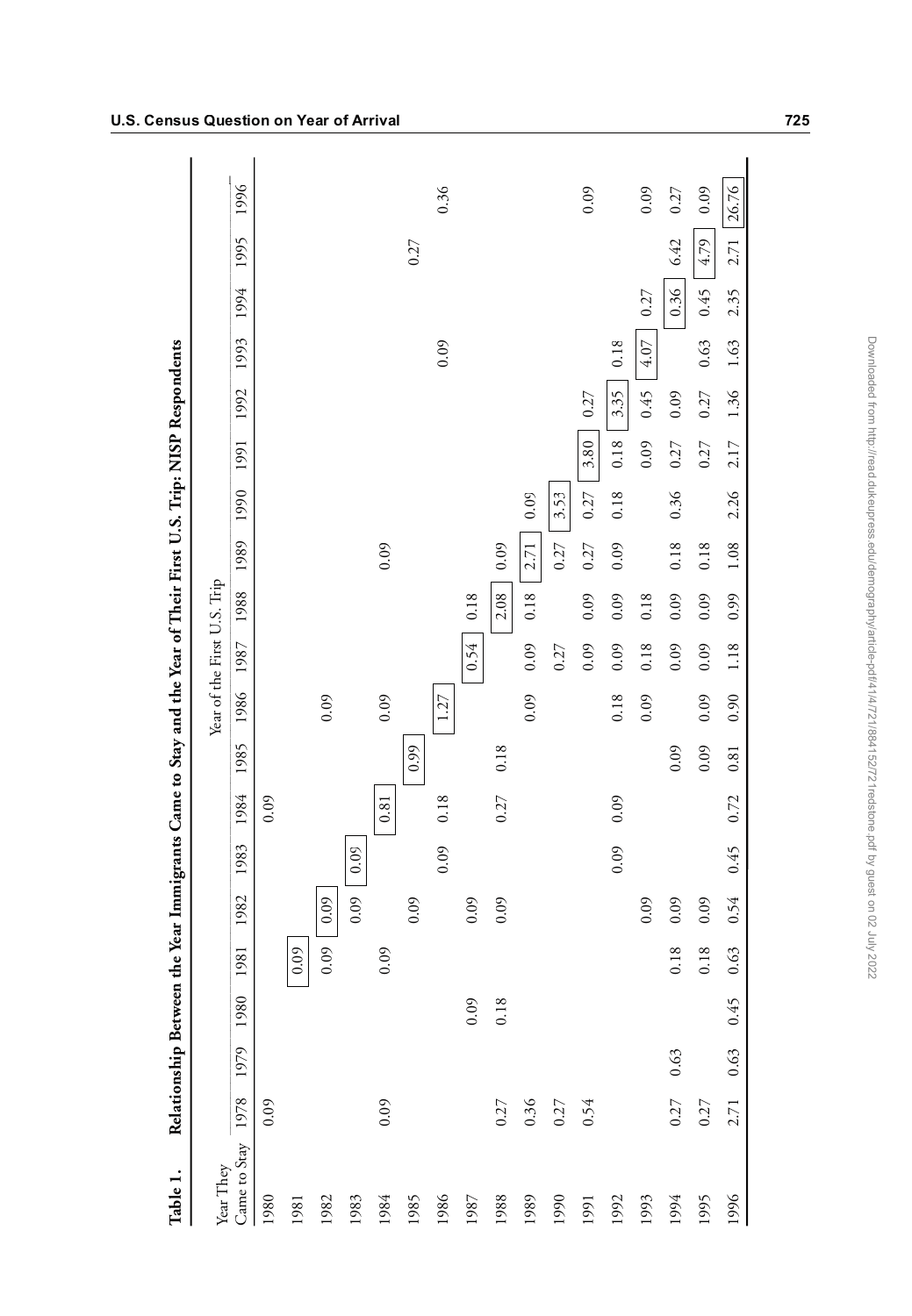best for recent immigrants who have taken only one trip, although it is not without ambiguities even for them.

Cases lying *above* the diagonal (around 9% of the total) indicate respondents who said that they came to stay *before* the date of their first U.S. trip. Although it seems nonsensical, such a pattern could result if respondents interpreted "coming to stay" as meaning "realized you wanted to stay permanently." Under this circumstance, they might report the date they first made the decision to emigrate or filled out papers to become a permanent resident alien, which would be *before* the date they achieved their aspiration and entered the United States to settle permanently. Indeed, the average year these respondents reported coming to stay was 1988, some four years before the average year of their first U.S. trip (1992). The mean number of trips taken by those above the diagonal was 2.4, and the mode was 2.0.

These data suggest the following about immigrants who reported a year they came to stay that occurred before the year of their first trip: they decided to emigrate to the United States before arriving in the country and reported the year they first applied for permanent residence or decided to do so as the year they came to stay. Then, while waiting for approval of their application by U.S. immigration authorities, they migrated to the United States for the first time in some other legal status (e.g., undocumented, tourist, student). They returned to their country of origin and, once they were approved for permanent residence, they finally entered as legal immigrants, reporting a total of two trips.

The remaining 36% of the respondents fell below the diagonal, meaning they reported a year they came to stay that occurred *after* their first U.S. trip and, hence, must have spent one or more periods of time in the United States before they elected to remain permanently. Respondents below the diagonal made an average of 4.4 trips, with the first one occurring, on average, in 1985; the average year they came to stay was 1994. Thus, these respondents appear to be circular migrants with multiple entries and exits who began migrating early, later decided to settle in the United States, and were finally able to arrange the legal papers to do so in 1996. Although the average date they said they came to settle permanently was 1994, the modal year was 1996, when 53% reported coming to stay.

# **RELATION TO THE YEAR OF THE LAST TRIP**

To examine how the year immigrants came to stay relates to the year of their last U.S. entry, we again cross tabulated the two variables, this time for respondents with two or more U.S. trips (39% of the sample). The resulting matrix is presented in Table 2; again, the diagonal is shown in boxes. Summing across the diagonal, we found that 46% of all respondents with at least two U.S. trips reported a year of their last U.S. trip that coincided with the year they came to stay. For these circular migrants, therefore, the reported date they came to stay appears to be the date they arrived to pick up their green cards.

Most of the remaining respondents with multiple trips reported a last U.S. trip that was *after* the date they came to stay. Indeed, 47% of all cases were above the diagonal, compared with just 7% below it (indicating a last entry *before* they came to stay). Among respondents above the diagonal, the mean year of their last entry was 1988 and these people made a rather large number of trips (4.9) before and after deciding to stay, on average, in 1990. For these recurrent migrants, the date of legal immigration was (1996) clearly separate from either deciding to stay or coming most recently.

For immigrants located below the diagonal, who reported a year of entry on their last U.S. trip that occurred *before* the year they came to stay, there was a long gap between the two dates. Whereas the average year of their last entry was 1983, the year of their decision to stay averaged 1995, implying they had accumulated one or more of their average of 5.8 U.S. trips *after* making the decision to settle permanently. This finding suggests that in the context of increasing cross-border mobility and the growing fluidity of international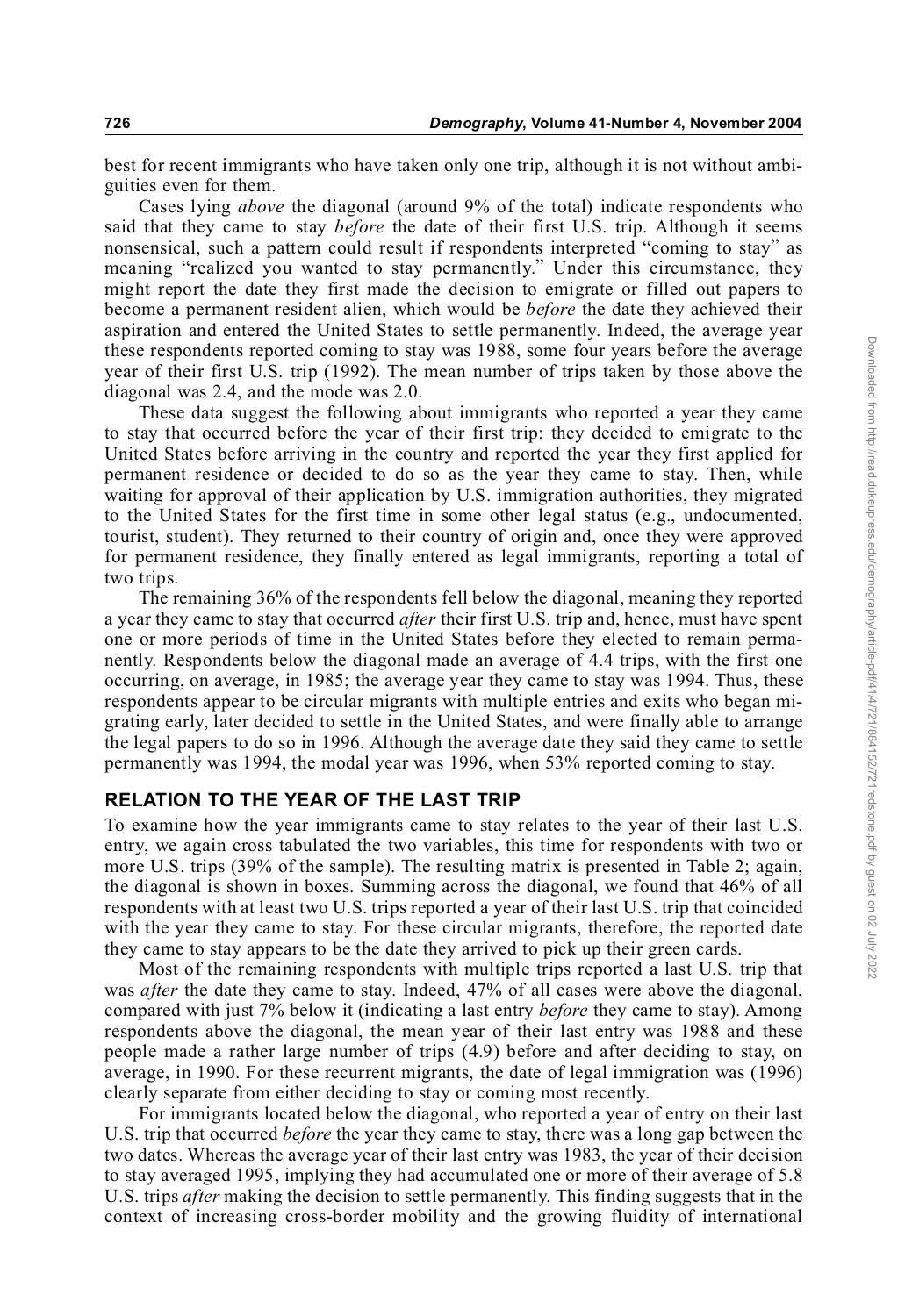| $\overline{\phantom{a}}$<br> <br> <br>ì<br>i<br>֧֖֧֦֧֦֧֦֧֦֧֦֧֦֧֦֧֚֚֚֚֚֓ <u>֚֓</u><br>I |  |
|----------------------------------------------------------------------------------------|--|
|                                                                                        |  |
| ā<br>F                                                                                 |  |

| Table 2.     |      | Relationship Between the Year Immigrants Came to Stay and the Year of Their Last U.S. Trip: NISP Respondents |           |      |      |      |                             |      |      |      |      |          |      |       |
|--------------|------|--------------------------------------------------------------------------------------------------------------|-----------|------|------|------|-----------------------------|------|------|------|------|----------|------|-------|
| Year They    |      |                                                                                                              |           |      |      |      | Year of the First U.S. Trip |      |      |      |      |          |      |       |
| Came to Stay | 1983 | 1984                                                                                                         | 1985      | 1986 | 1987 | 1988 | 1989                        | 1990 | 1991 | 1992 | 1993 | 1994     | 1995 | 1996  |
| 1980         |      | 0.25                                                                                                         |           |      |      |      |                             |      | 0.25 |      |      |          |      | 0.25  |
| 1981         |      |                                                                                                              |           |      |      |      |                             |      |      |      |      |          |      |       |
| 1982         |      |                                                                                                              |           |      |      |      |                             |      |      |      |      |          |      | 0.25  |
| 1983         | 0.25 |                                                                                                              |           |      |      |      |                             |      |      |      |      |          |      |       |
| 1984         |      | 0.25                                                                                                         |           | 0.25 |      |      |                             |      |      |      |      |          |      | 1.98  |
| 1985         |      |                                                                                                              | 0.00<br>┙ |      |      |      |                             |      |      |      |      |          |      | 0.99  |
| 1986         |      |                                                                                                              |           | 0.49 |      |      |                             |      |      | 0.25 |      |          | 0.74 | 1.73  |
| 1987         |      |                                                                                                              |           |      | 0.25 |      |                             |      | 0.25 |      |      |          |      | 0.99  |
| 1988         |      |                                                                                                              |           |      |      | 0.74 | 0.25                        |      | 0.25 | 0.49 | 0.49 |          | 0.25 | 0.74  |
| 1989         |      |                                                                                                              |           |      |      |      | 1.23                        | 0.49 |      |      |      | 0.49     | 0.74 | 3.21  |
| 1990         |      |                                                                                                              |           |      |      |      |                             | 0.25 | 1.23 |      |      |          | 0.74 | 4.20  |
| 1991         | 0.25 |                                                                                                              |           |      |      |      |                             |      | 0.00 | 0.99 | 649  |          | 1.23 | 2.47  |
| 1992         |      |                                                                                                              |           |      |      |      | 0.25                        |      |      | 0.00 | 0.99 | 0.49     | 0.49 | 2.96  |
| 1993         |      |                                                                                                              |           |      |      |      |                             |      |      |      | 0.00 | 1.73     | 649  | 2.72  |
| 1994         |      |                                                                                                              |           |      |      |      |                             |      |      |      |      | $0.00\,$ | 0.49 | 4.94  |
| 1995         |      |                                                                                                              |           |      |      |      |                             |      |      |      |      |          | 2.47 | 4.69  |
| 1996         |      |                                                                                                              |           | 0.25 |      | 0.25 | 0.74                        | 0.25 | 0.25 | 0.25 | 0.99 | 1.48     | 2.47 | 39.75 |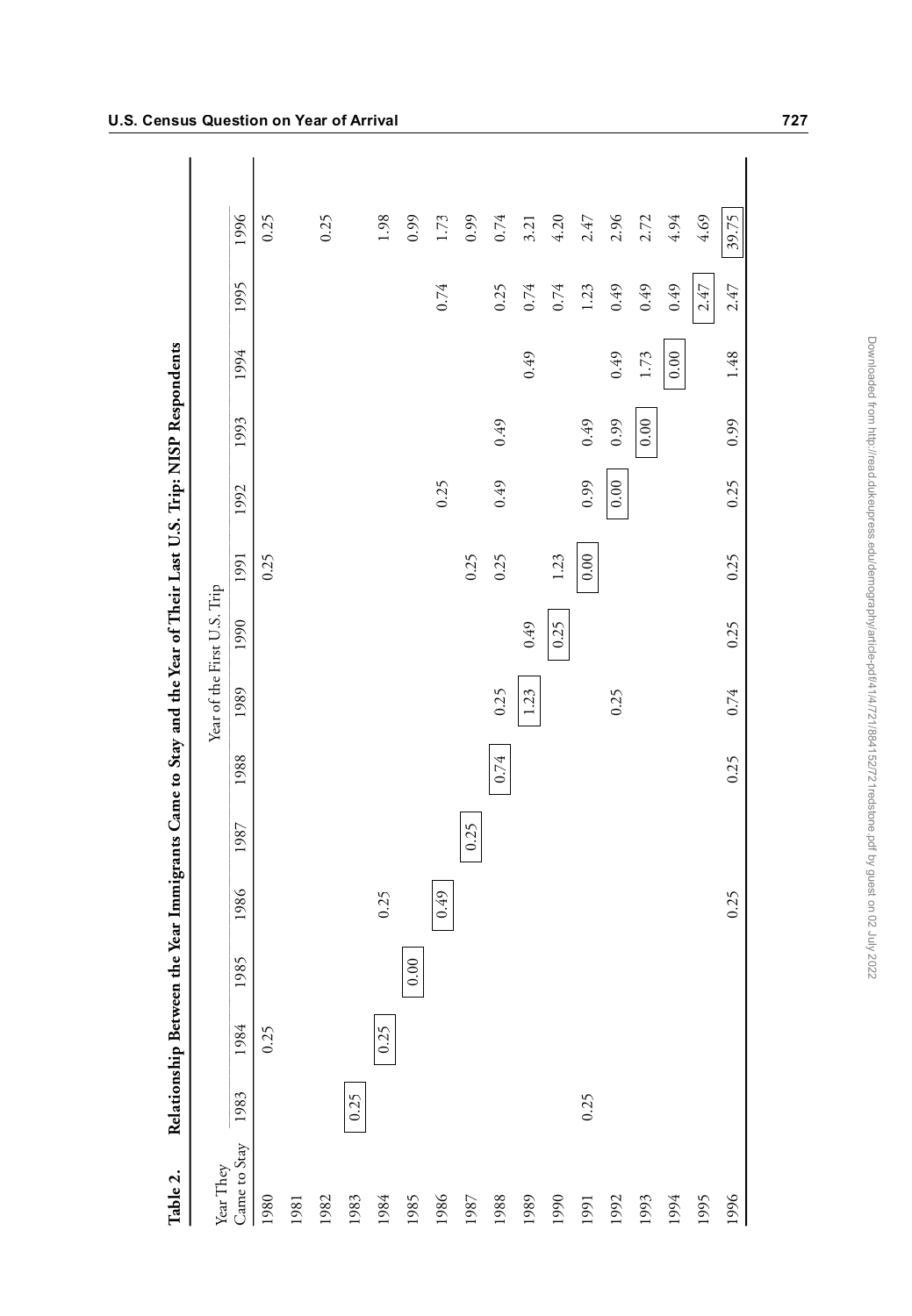frontiers, for many immigrants, the decision "to settle" has become divorced from any particular visit to the United States.

### **ESTIMATING U.S. EXPERIENCE**

The foregoing results reflect the subjective nature of the census question on the year of arrival and reveal substantial interpersonal variation in how the question is interpreted by immigrants. Some report coming to stay on the date they first entered the United States, but many do not. Among those with multiple trips, some immigrants provide the year of their last entry as when they came to stay, but most offer some other date. For a substantial share of U.S. immigrants, the date they came to stay is the year of neither their first nor their last entry. As we already pointed out, the crux of the problem is that coming to stay is not a concrete event that can be objectively isolated in space and time, but a psychological construct that respondents are asked to recover retrospectively. As a result, reconstructions of the corresponding date are only loosely related to the two most salient events in a migratory career: first and last trips.

However ambiguous the meaning of the census question on the year of arrival is, one thing is certain: it can be expected to yield considerable interpersonal variation in the measurement of U.S. experience, the core independent variable in any study of immigrant adaptation and incorporation. To explore the size and direction of this variation, we directly compared the amount of U.S. experience calculated using the usual census-based procedure (subtracting the year immigrants came to stay from the year of the census or survey) with immigrants' reports of their total time spent in the United States.

Again, both estimates are subject to measurement error; but in only 59% of all cases did we find that these two methods yielded the same estimate of U.S. experience, suggesting that something more systematic than random error is at work. Among 31% of the respondents, the census measure *understated* the total amount of U.S. experience by an average of 3.5 years as determined by our alternative method; and in 10% of cases, it *overestimated* it by an average of 3.9 years.

Table 3 shows selected social, economic, and demographic characteristics of respondents whose experience was understated, equaled, and overstated by the census procedure compared with the NISP alternative. Significant differences between the category "overestimated" or "underestimated" and the middle category "equaled" are noted. As can be seen, people for whom census-based procedures yield an apparent understatement of U.S. experience are disproportionately those who made multiple U.S. trips and, hence, were very likely to have been in the United States before receiving their green cards. Consistent with the large amount of accumulated experience in the United States, they were more likely to speak English well and, consequently, to have been interviewed in English. They were also more likely to be married at the time of the survey and to own property abroad, but were less likely to be in good health or to be enrolled in school. These characteristics typify those of a recurrent migrant who frequently shuttles back and forth between home and abroad.

Those whose U.S. experience was overstated by the census-based approximation likewise tended to report multiple trips, to have been present in the country prior to receiving their green cards, to be married, and to speak English well. They were also more likely to be employed and to own property abroad. The principal differences between these immigrants and those whose experience was understated are that immigrants with overstated experience are disproportionately male and more likely to own property in the United States as well as at home.

Finally, respondents for whom census-based procedures accurately estimate U.S. experience tended to have few U.S. trips, not to have been in the United States before getting their green cards, not to speak English well, and to be in very good health but to exhibit a slightly lower rate of labor-force participation and a lower rate of U.S. property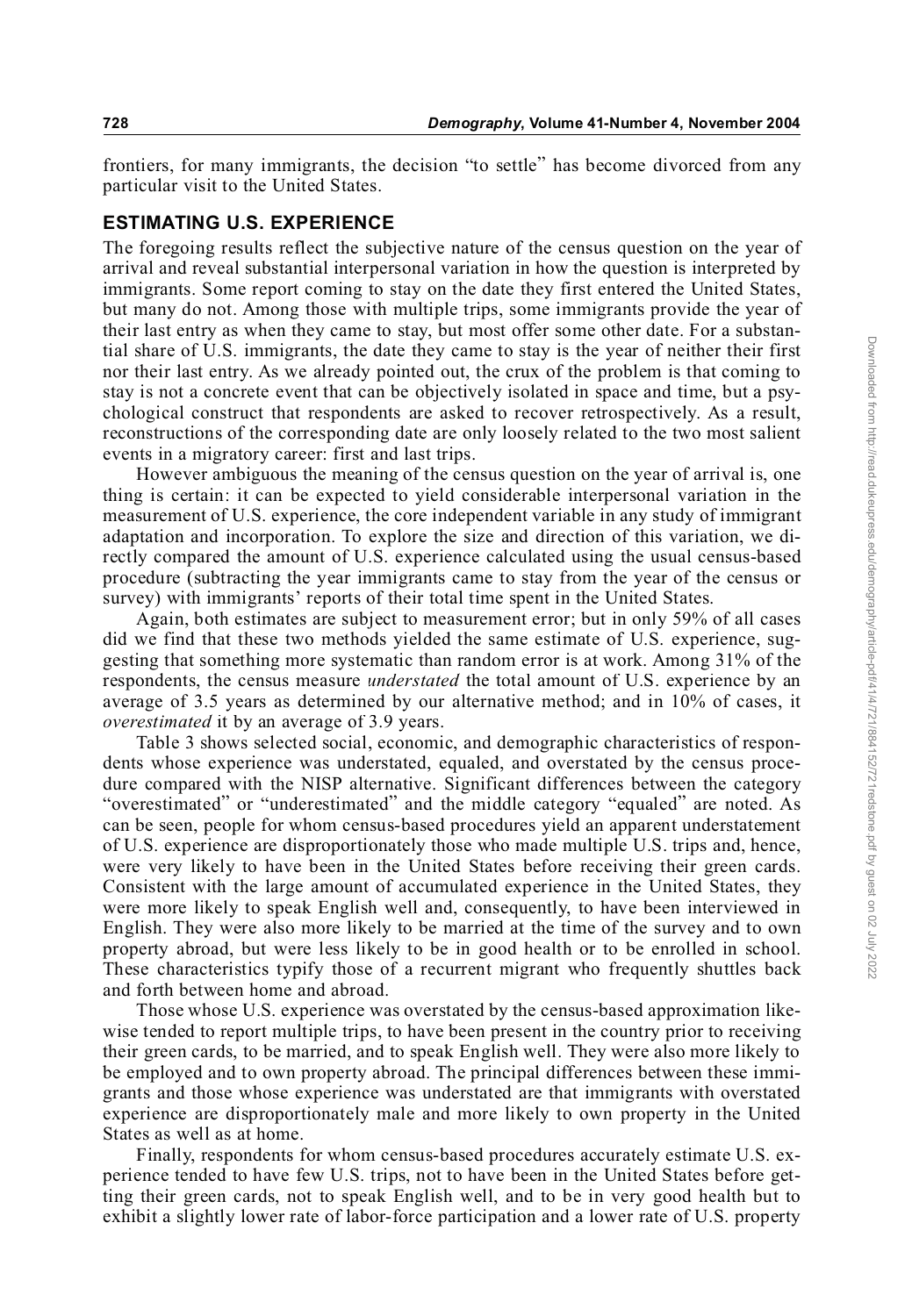|                                        |                  | Total U.S. Experience |                  |
|----------------------------------------|------------------|-----------------------|------------------|
| Variable                               | Underestimated   | Equaled               | Overestimated    |
| Demographic Background                 |                  |                       |                  |
| Age                                    | 37.7             | 35.0                  | 36.4             |
| Male                                   | 46.3             | 45.5                  | $54.6^{\dagger}$ |
| Currently married                      | $74.9^{\dagger}$ | 69.1                  | $76.2^{\dagger}$ |
| Has children in the United States      | 49.1             | 48.7                  | 49.5             |
| Migratory Background                   |                  |                       |                  |
| In the United States before green card | 72.5***          | 50.7                  | $71.9***$        |
| Ever overstayed visa                   | 13.3             | 14.6                  | 20.3             |
| Ever apprehended by the INS            | 2.4              | 2.8                   | 4.2              |
| Total number of trips                  | $3.8***$         | 1.5                   | $3.3***$         |
| Language Ability                       |                  |                       |                  |
| Speaks English well or very well       | 54.9***          | 42.7                  | $52.6*$          |
| Interviewed in English                 | $49.8***$        | 42.2                  | 45.4             |
| Education                              |                  |                       |                  |
| Years of schooling                     | 13.7             | 13.4                  | 13.7             |
| Enrolled in school                     | $25.1^+$         | 30.5                  | 24.7             |
| Health                                 |                  |                       |                  |
| Excellent or very good health          | $42.0*$          | 53.7                  | 45.8             |
| Property                               |                  |                       |                  |
| Owns property abroad                   | $28.1*$          | 17.9                  | $25.3*$          |
| Owns property in the United States     | 26.2             | 22.5                  | $31.6^{\dagger}$ |
| Employment                             |                  |                       |                  |
| Currently employed                     | 64.8             | 63.9                  | $73.2^{\dagger}$ |
| Number of Cases                        | 287              | 550                   | 97               |

| Table 3. | Mean Characteristics of Respondents Whose Total U.S. Experience Is Over- |
|----------|--------------------------------------------------------------------------|
|          | estimated, Underestimated, and Approximated by Subtracting the Year They |
|          | <b>Came to Stay From the Survey Date</b>                                 |

† Significantly different from the "equaled" category at *p* < .10; \*Significantly different from the "equaled" category at *p* < .05; \*\*\*Significantly different from the "equaled" category at *p* < .001

ownership. In sum, the census question on the year of arrival seems to function best for immigrants who are making their first trip to the United States. The problem is that such U.S. immigrants have become rare (Massey and Malone 2003).

In Table 4, we consider the national origins of immigrants whose U.S. experience is understated, equaled, and overstated by the census question on the year of arrival compared with the NISP measure. Those countries whose percentages in the "underestimated" and "overestimated" categories are significantly different from that in the "equaled" category are noted. Among those whose total experience was understated, notable sources include Mexico, Peru, and Latin America generally; Hong Kong, Japan, and Taiwan; Other European nations; and Canada. These are all countries whose citizens are likely to have made multiple trips to the United States by virtue of their proximity to the United States (Mexico, Latin America, Canada), their relatively easy access to tourist and other nonimmigrant visas (Hong Kong, Japan, Taiwan, Canada), or the existence of well-established networks and migratory circuits (Mexico, Peru, and Latin America generally). Significantly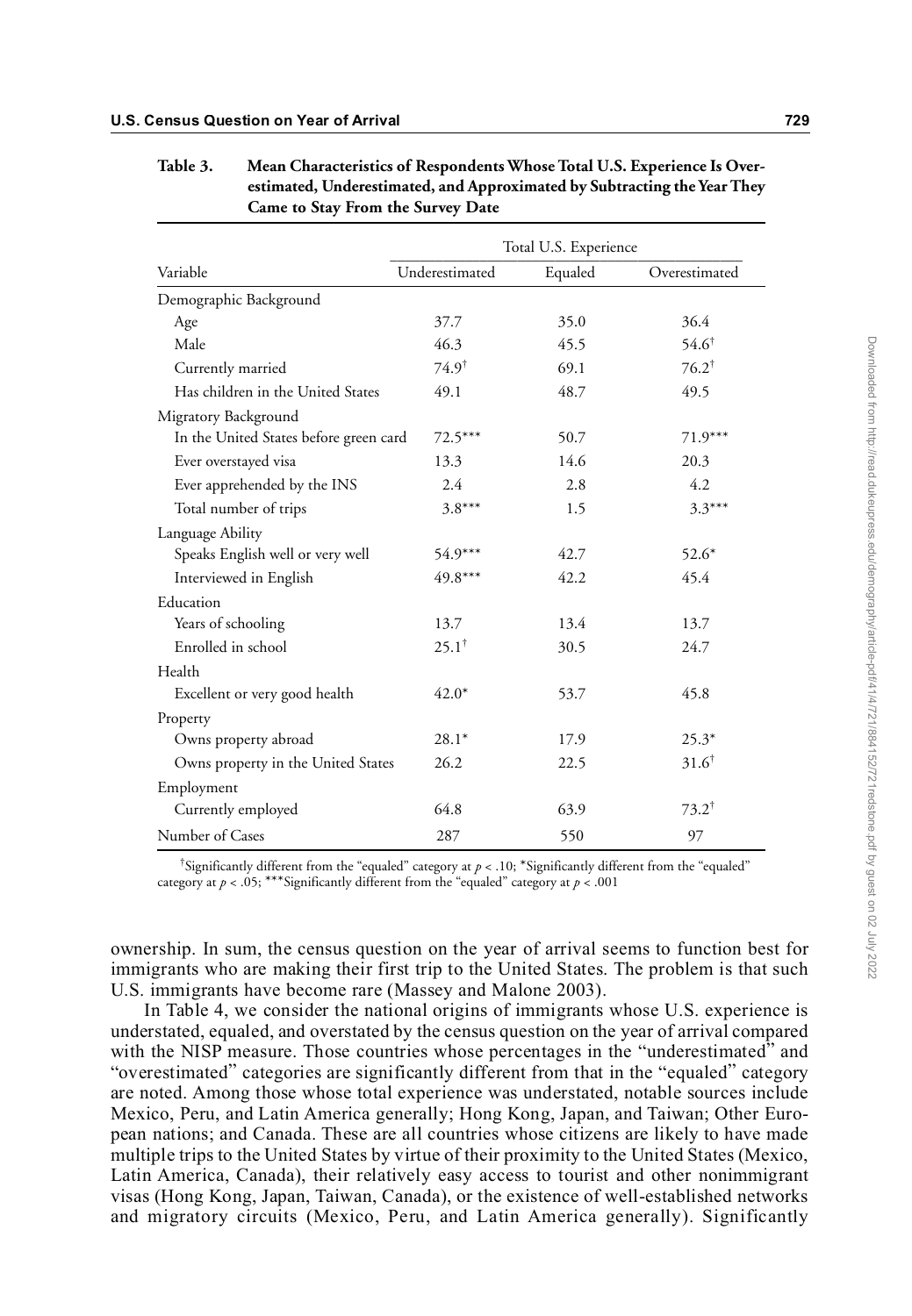|                     |                 | Total U.S. Experience |               |  |  |
|---------------------|-----------------|-----------------------|---------------|--|--|
| Region and Country  | Underestimated  | Equaled               | Overestimated |  |  |
| Latin America       |                 |                       |               |  |  |
| Colombia            | 1.4             | 1.1                   | $4.2*$        |  |  |
| Dominican Republic  | 2.1             | 2.2                   | 4.2           |  |  |
| Ecuador             | 1.4             | 1.5                   | 3.2           |  |  |
| El Salvador         | $1.1^{\dagger}$ | 2.6                   | 2.1           |  |  |
| Guatemala           | 0.4             | 0.9                   | 0.0           |  |  |
| Mexico              | $15.0***$       | 9.0                   | $14.7***$     |  |  |
| Peru                | $3.2*$          | 1.3                   | 0.0           |  |  |
| Other               | 5.4             | 4.3                   | $10.5***$     |  |  |
| Total               | $30.0*$         | 22.8                  | 38.9***       |  |  |
| Caribbean           |                 |                       |               |  |  |
| Haiti               | 1.4             | 1.1                   | 0.0           |  |  |
| Jamaica             | $0.7^{\dagger}$ | 2.4                   | 4.2           |  |  |
| Trinidad and Tobago | 0.7             | 1.1                   | 1.1           |  |  |
| Other               | $1.4^{\dagger}$ | 0.4                   | 0.0           |  |  |
| Total               | 4.3             | 5.0                   | 5.3           |  |  |
| Asia                |                 |                       |               |  |  |
| Bangladesh          | 1.1             | 0.4                   | 1.1           |  |  |
| China               | $3.2***$        | 8.2                   | $1.1***$      |  |  |
| Hong Kong           | $2.9***$        | 0.4                   | 0.0           |  |  |
| India               | 2.5             | 3.6                   | 2.1           |  |  |
| Japan               | $2.9*$          | 0.9                   | 1.1           |  |  |
| Korea               | 1.1             | 0.9                   | $3.2*$        |  |  |
| Pakistan            | 1.1             | 1.5                   | 1.1           |  |  |
| Philippines         | 6.4             | 7.5                   | 5.3           |  |  |
| Taiwan              | $5.0***$        | 0.9                   | $4.2***$      |  |  |
| Vietnam             | $0.4***$        | 4.9                   | 2.1           |  |  |
| Other               | 2.9             | 2.6                   | 2.1           |  |  |
| Total               | 29.3            | 31.8                  | $23.2*$       |  |  |

| Table 4. | Regional and National Origins of Respondents Whose Total U.S. Experience Is  |
|----------|------------------------------------------------------------------------------|
|          | Overestimated, Underestimated, and Approximated by Subtracting the Year They |
|          | <b>Came to Stay From the Survey Date</b>                                     |

*(continued)*

underrepresented (relative to their share of the total immigrant population) among those whose total experience is understated by census-based procedures are Jamaica, China, Vietnam, and the former USSR. With the exception of Jamaica, these countries are characterized either by refugee migration or high costs of travel.

Those source countries and regions whose experience tends to be overstated by census-based procedures include Colombia, Mexico, and Latin America generally, along with Korea, Taiwan, and Poland. Nations notably underrepresented in this category include China and Asia generally, along with the United Kingdom, Africa, and the former USSR. Thus, countries and regions for whom migratory experience is likely to be underestimated are also likely to have it overestimated as well. That the national origins of those whose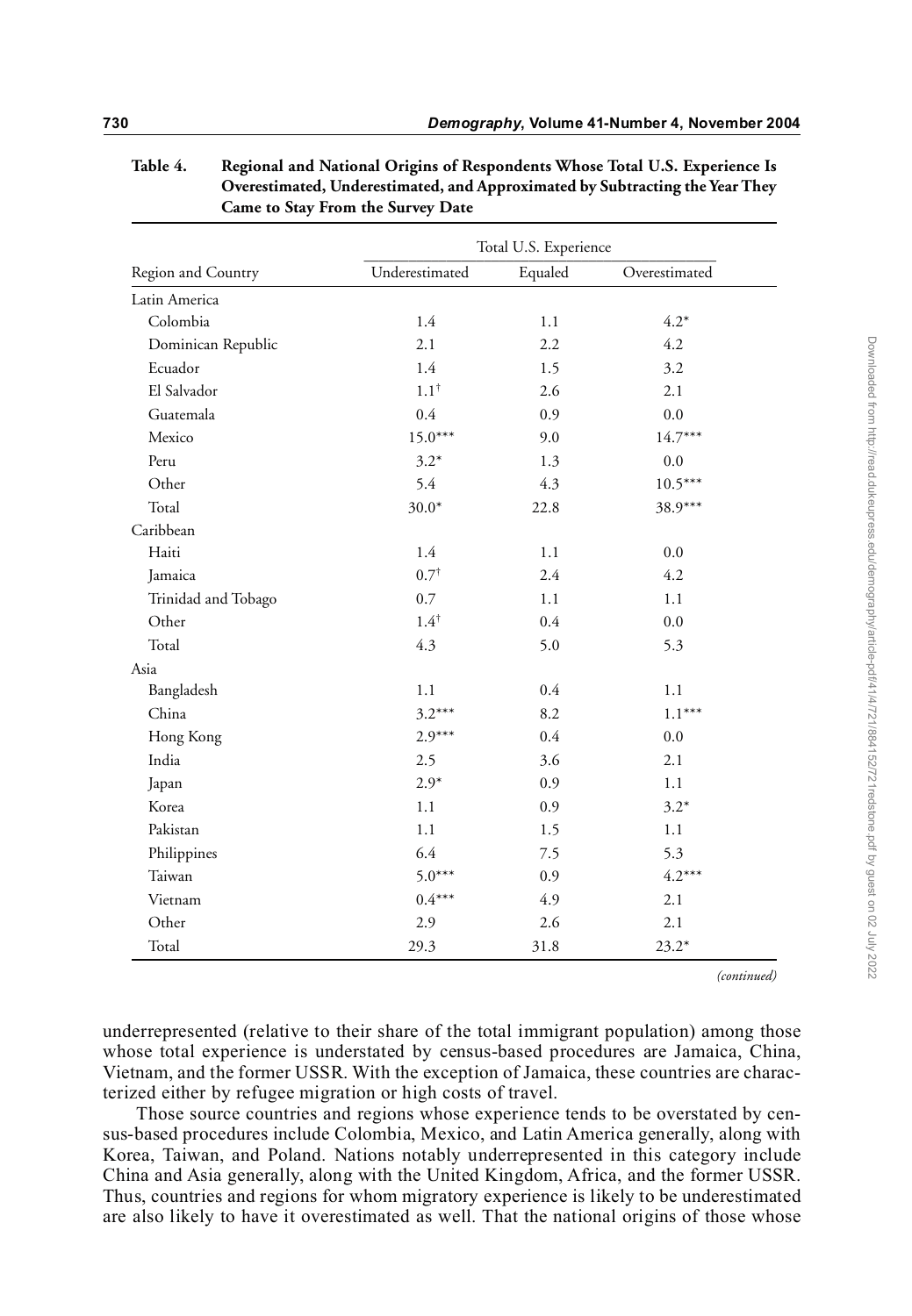|                    |                  | Total U.S. Experience |                  |
|--------------------|------------------|-----------------------|------------------|
| Region and Country | Underestimated   | Equaled               | Overestimated    |
| Europe             |                  |                       |                  |
| Poland             | 2.1              | 4.1                   | $7.4*$           |
| United Kingdom     | 3.9              | 3.6                   | $0.0*$           |
| Former Yugoslavia  | 0.7              | 0.6                   | 1.1              |
| Former USSR        | $2.9***$         | 10.5                  | $3.2*$           |
| Other              | $11.8*$          | 7.9                   | 8.4              |
| Total              | $21.4^{\dagger}$ | 26.5                  | $20.0^{\dagger}$ |
| Other Regions      |                  |                       |                  |
| Middle East        | 3.9              | 3.7                   | 4.2              |
| Africa             | 4.3              | 6.4                   | $2.1^{\dagger}$  |
| Australia          | 0.7              | 0.6                   | 1.1              |
| Canada             | $6.1*$           | 3.2                   | 5.3              |
| Total              | 15.0             | 13.8                  | 12.6             |

*(Table 4, continued)*

<sup>†</sup>Significantly different from the "equaled" category at  $p<.10;$  \*Significantly different from the "equaled" category at  $p < .05$ ; \*\*\*Significantly different from the "equaled" category at  $p < .001$ 

experience is over- or understated by the census question differs from the set of people whose experience is replicated by census procedures is clear. What is not clear is what these differences mean.

To model the selection of respondents into categories of under- and overstatement more systematically, we used the foregoing variables as predictors in a multinomial logit equation to estimate the likelihood of ending up in each category (compared with the likelihood of having consistent estimates of U.S. experience). We combined indicators of whether the respondent reported having overstayed a visa or having been apprehended by INS into a single indicator of prior experience as an illegal immigrant. Rather than include a dummy variable indicating presence in the United States before the receipt of a green card, we entered the year of the first U.S. trip.

As indicated in Table 5, by far the strongest predictors of understatement are those associated with the respondent's migratory career. As one would expect from the earlier tabulations, the odds of understatement rose substantially with each trip taken. Moreover, the earlier the year of the first trip, the greater the likelihood that census-based estimates understated the total U.S. experience. In addition, controlling for Englishlanguage ability, the odds of understatement were increased by being interviewed in English, suggesting potential effects of translation. It may be that nonnative English speakers, even those who are comfortable enough to be interviewed in English, interpret "coming to stay" differently than they would if they had been interviewed in their native tongues. Finally, the likelihood of understating the time spent in the United States is raised by owning property abroad.

In sum, the profile for migrants whose U.S. experience is likely to be underestimated by the standard census question on the year of arrival is that of migrants with much experience entering and exiting the country, especially if they are interviewed in English and own property abroad. Such migrants tend to report the year they came to stay as being relatively recent (the year of their last entry, the year they got their green cards, or some other recent date), so that subtracting this reported year from the year of the census or survey yields a substantial understatement of their total migratory experience.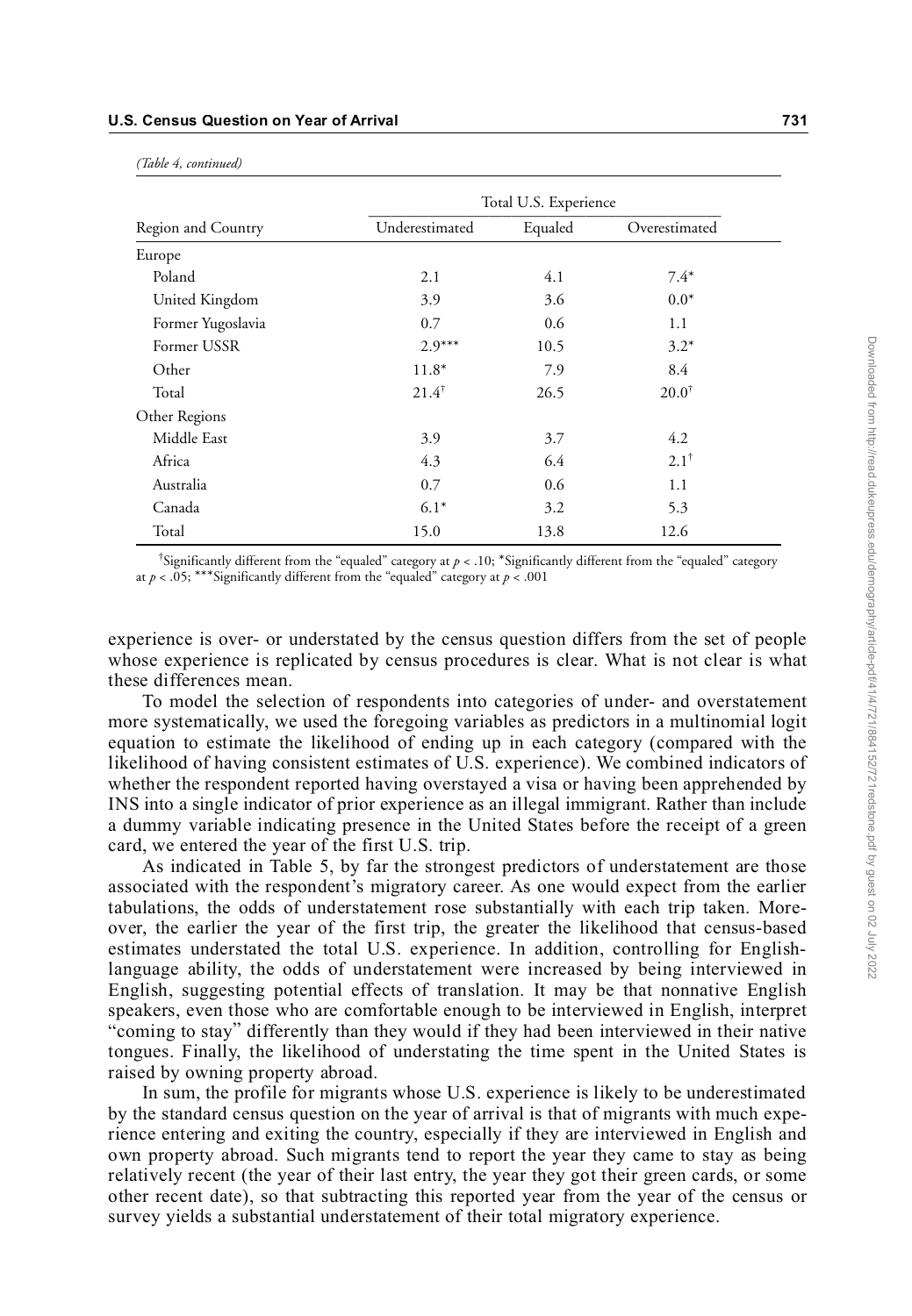Downloaded from http://read.dukeupress.edu/demography/article-pdf/41/4/721/884152/721redstone.pdf by guest on 02 July 2022

| 732 | Demography, Volume 41-Number 4, November 2004 |
|-----|-----------------------------------------------|
|     |                                               |

|                                    |                |           | Direction of Bias Using Census-Based<br>Estimate of Total U.S. Experience |           |  |
|------------------------------------|----------------|-----------|---------------------------------------------------------------------------|-----------|--|
|                                    | Underestimated |           | Overestimated                                                             |           |  |
| Independent Variable               | B              | <b>SE</b> | $\boldsymbol{B}$                                                          | <b>SE</b> |  |
| Demographic Background             |                |           |                                                                           |           |  |
| Age                                | 0.001          | 0.008     | 0.001                                                                     | 0.011     |  |
| Male                               | $-0.228$       | 0.178     | 0.061                                                                     | 0.255     |  |
| Currently married                  | 0.273          | 0.216     | 0.308                                                                     | 0.321     |  |
| Has children in the United States  | 0.148          | 0.188     | 0.104                                                                     | 0.270     |  |
| Migratory Background               |                |           |                                                                           |           |  |
| Total number of trips              | $0.204**$      | 0.056     | $0.194**$                                                                 | 0.058     |  |
| Prior illegal experience           | 0.235          | 0.195     | 0.273                                                                     | 0.289     |  |
| Year of the first trip             | $-0.154**$     | 0.021     | $-0.139**$                                                                | 0.025     |  |
| Language Ability                   |                |           |                                                                           |           |  |
| Speaks English well or very well   | 0.056          | 0.207     | $-0.022$                                                                  | 0.301     |  |
| Interviewed in English             | $0.395*$       | 0.183     | 0.319                                                                     | 0.266     |  |
| Education                          |                |           |                                                                           |           |  |
| Years of schooling                 | $-0.021$       | 0.020     | $-0.030$                                                                  | 0.028     |  |
| Currently enrolled                 | $-0.044$       | 0.199     | 0.055                                                                     | 0.288     |  |
| Health                             |                |           |                                                                           |           |  |
| Health excellent or very good      | $-0.250$       | 0.188     | 0.007                                                                     | 0.273     |  |
| Property                           |                |           |                                                                           |           |  |
| Owns property abroad               | $0.571**$      | 0.205     | 0.232                                                                     | 0.304     |  |
| Owns property in the United States | $-0.292$       | 0.214     | $-0.031$                                                                  | 0.298     |  |
| Employment                         |                |           |                                                                           |           |  |
| Currently employed                 | $-0.136$       | 0.220     | 0.449                                                                     | 0.355     |  |
| Intercept                          | 12.929**       | 2.015     | $9.843**$                                                                 | 2.468     |  |
| Log-Likelihood                     |                |           | $-698.847**$                                                              |           |  |
| Chi-square                         |                |           | 226.050**                                                                 |           |  |
| Pseudo $R^2$                       |                |           | $0.139**$                                                                 |           |  |
| Ν                                  |                |           | 900                                                                       |           |  |

| Table 5. | Multinomial Logistic Regression Equations Predicting Whether U.S. Experience Is Over- |
|----------|---------------------------------------------------------------------------------------|
|          | or Underestimated by Census-Based Procedures                                          |

\**p* < .05; \*\**p* < .01

A similar profile characterizes those whose U.S. experience is overestimated, with two notable exceptions: neither being interviewed in English nor owning property abroad predicts membership in this category. Like those whose experience is underestimated, they are likely to have accumulated multiple trips over a prolonged period, but difficulties with English comprehension do not seem to be as much of a problem, and they are less rooted to their home countries (given that they lack property ties).

We selected respondents whose reported experience differed from that determined by the census procedure and assessed the effect of different variables in determining the *size*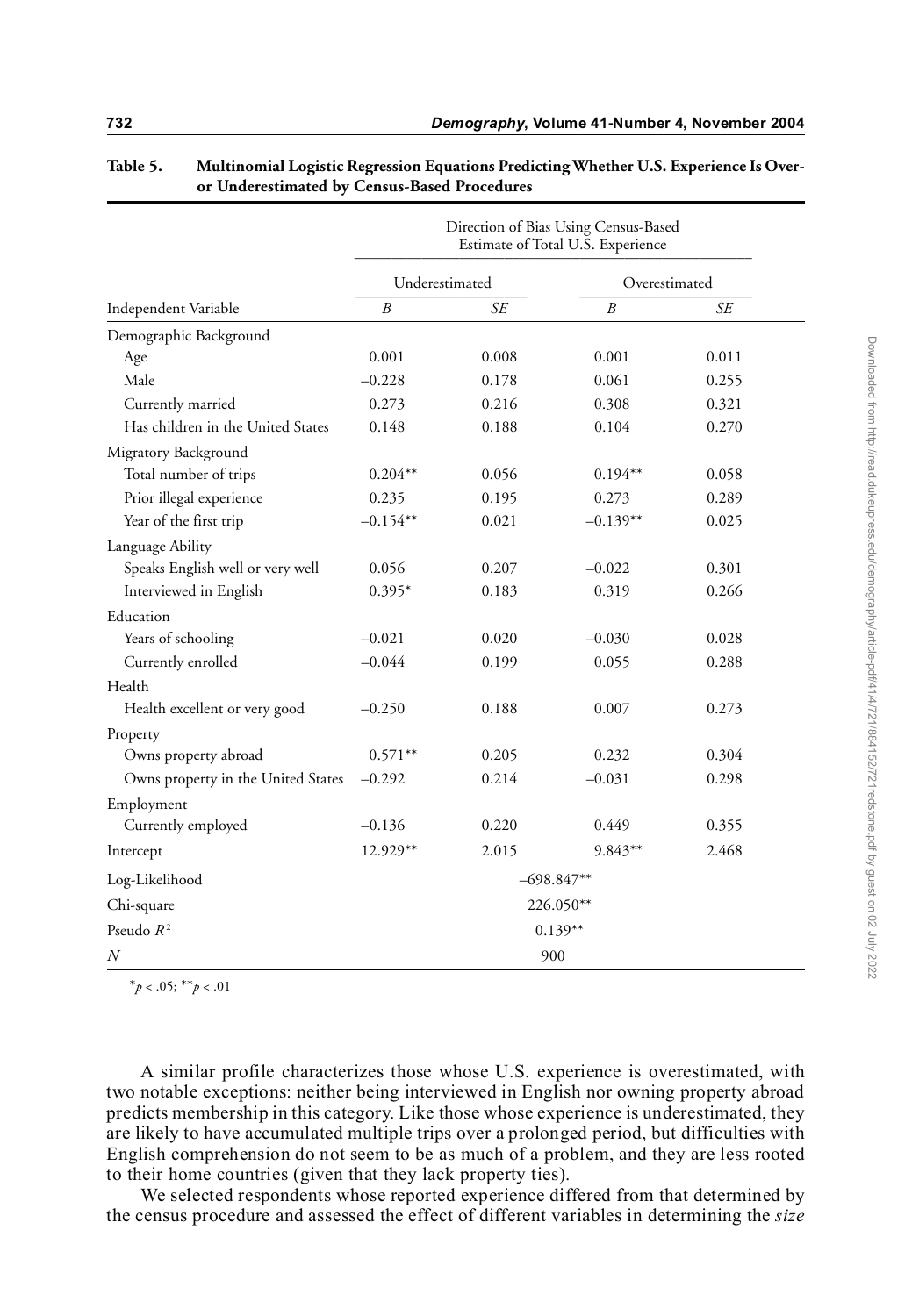| Census-Dascu i fotcunies           |             |            |
|------------------------------------|-------------|------------|
| Independent Variable               | B           | <b>SE</b>  |
| Demographic Background             |             |            |
| Age                                | $-0.013$    | 0.021      |
| Male                               | 0.314       | 0.503      |
| Currently married                  | $-0.497$    | 0.607      |
| Has children in the United States  | $-0.522$    | 0.509      |
| Migratory Background               |             |            |
| Number of trips                    | $-0.089**$  | 0.041      |
| Prior illegal experience           | $-0.198$    | 0.576      |
| Year of the first trip             | $-0.328***$ | 0.034      |
| Language Ability                   |             |            |
| Speaks English well or very well   | 0.018       | 0.577      |
| Interviewed in English             | 0.164       | 0.500      |
| Education                          |             |            |
| Years of schooling                 | $-0.043$    | 0.050      |
| Currently enrolled                 | $-0.249$    | 0.567      |
| Health                             |             |            |
| Health excellent or very good      | $-0.021$    | 0.523      |
| Property                           |             |            |
| Owns property abroad               | 0.518       | 0.536      |
| Owns property in the United States | $-0.039$    | 0.577      |
| Employment                         |             |            |
| Currently employed                 | 0.268       | 0.615      |
| Intercept                          | 34.310***   | 3.660      |
| $R^2$                              |             | $0.221***$ |
| N                                  |             | 369        |

**Table 6. OLS Regression Coefficients Predicting the Amount by Which the Total U.S. Experience is Over- or Underestimated by Census-Based Procedures**

\*\* $p < .01$ ; \*\*\* $p < .001$ 

of the apparent misstatement. As shown in Table 6, the size of the error is almost entirely determined by the year of first entry and the number of trips made. The negative coefficient for the year of the first trip indicates that the size of the error is smaller for recent years than for earlier years. In other words, the size of the discrepancies increases as the year of the first trip recedes into the past, adding roughly a third of a year of differential measurement for each additional year earlier that the trip was taken.

# **EFFECT ON STATISTICAL ESTIMATES**

To this point, we have shown that the census-based procedure for estimating total immigrant experience often yields results that are too high or too low compared with the alternative we developed from questions about concrete migratory behavior, rather than judgments of past intentions; and the size of the discrepancy is mostly a function of when the first trip occurred and the number of trips taken between that date and the year of the census or survey.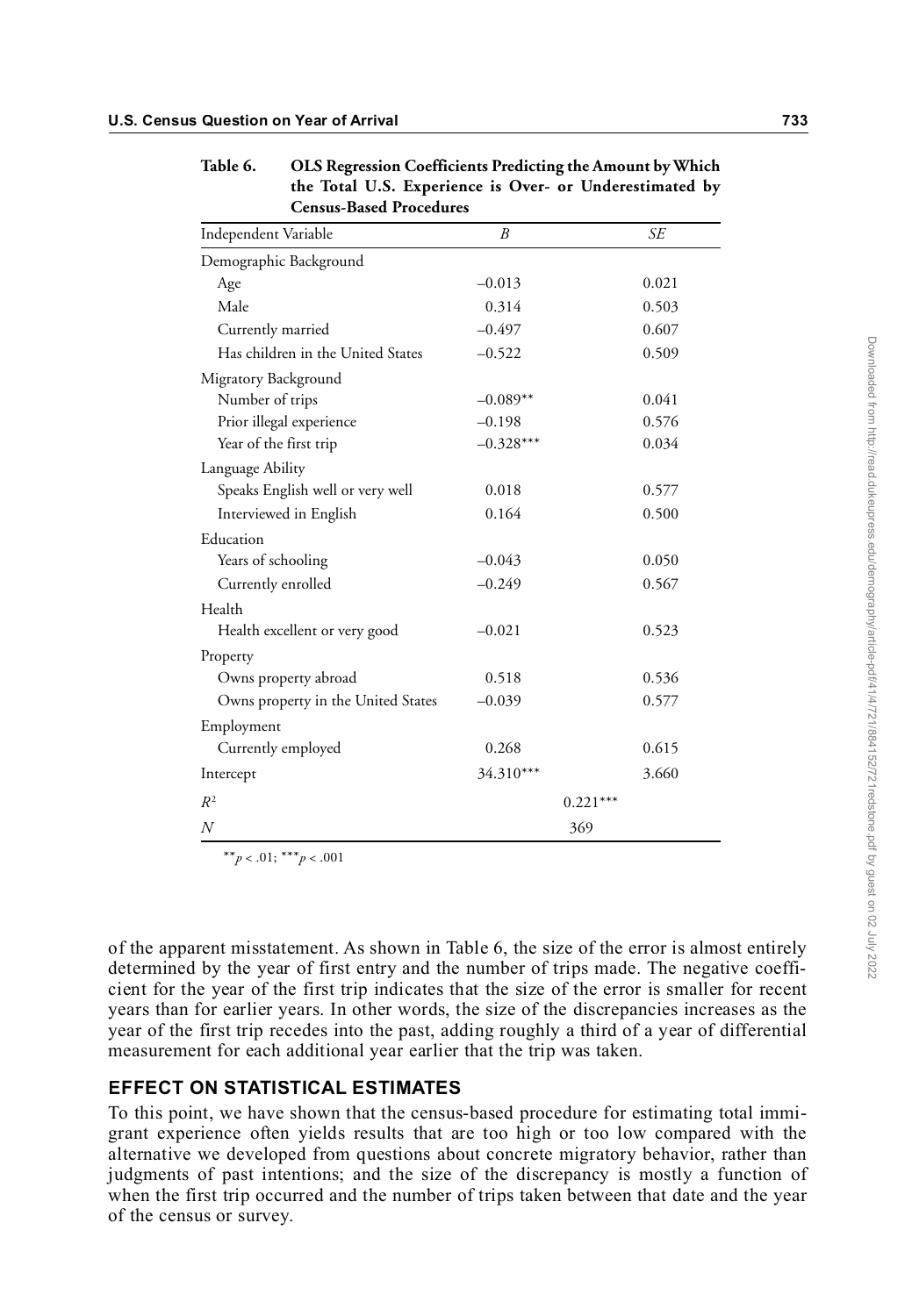|                                               | NISP-Based Measure<br>of U.S. Experience |       | Census-Based Measure<br>of U.S. Experience |       |
|-----------------------------------------------|------------------------------------------|-------|--------------------------------------------|-------|
| Independent Variable                          | $\overline{B}$                           | SE    | $\boldsymbol{B}$                           | SE    |
| Migratory Background<br>Total U.S. experience | $0.023***$                               | 0.007 | $0.030***$                                 | 0.008 |
| Demographic Background                        |                                          |       |                                            |       |
| Age                                           | $-0.002$                                 | 0.003 | $-0.002$                                   | 0.003 |
| Male                                          | $0.368**$                                | 0.057 | $0.357***$                                 | 0.057 |
| Currently married                             | 0.056                                    | 0.072 | 0.053                                      | 0.072 |
| Has children in the United States             | $-0.066$                                 | 0.065 | $-0.069$                                   | 0.064 |
| Language Ability                              |                                          |       |                                            |       |
| Speaks English well or very well              | $0.287***$                               | 0.066 | $0.304***$                                 | 0.065 |
| Interviewed in English                        | $-0.072$                                 | 0.061 | $-0.075$                                   | 0.060 |
| Education                                     |                                          |       |                                            |       |
| Years of schooling                            | $0.057***$                               | 0.007 | $0.057***$                                 | 0.007 |
| Currently enrolled                            | $-0.153$                                 | 0.065 | $-0.160*$                                  | 0.065 |
| Property                                      |                                          |       |                                            |       |
| Owns property in the United States            | $0.322***$                               | 0.069 | $0.315**$                                  | 0.068 |
| Intercept                                     | $8.820***$                               | 0.150 | 8.824***                                   | 0.149 |
| $R2$ (adjusted)                               | $0.309***$                               |       | $0.313***$                                 |       |
| N                                             | 623                                      |       | 623                                        |       |

| Table 7. |  |  | Results of Regression of Earnings on U.S. Experience and Selected Independent Variables |
|----------|--|--|-----------------------------------------------------------------------------------------|
|          |  |  |                                                                                         |

\**p* < .05; \*\**p* < .01; \*\*\**p* < .001

The most commonly estimated model of immigrant assimilation is a regression equation that expresses immigrants' wages as a function of U.S. experience while controlling for other socioeconomic and demographic background characteristics. The resulting coefficient is interpreted as a measure of the wage-experience elasticity (the rate at which U.S. experience is converted into higher wages), a measure of the pace of economic assimilation.

Given that a large share legal immigrants to the United States already have prior U.S. experience in some other status, U.S. experience will tend, on average, to be underestimated by the census procedure. If this is true, then observed wages will be higher than they should be for the amount of experience included in the equation because earnings reflect the full effect of experience, not just the time since the worker decided to stay. Thus, on average, wage elasticities will be biased upward, possibly overestimating the rate of economic assimilation. This bias should be greater for immigrants from countries that are characterized by significant circular migration, such as Mexico.

We found support for this hypothesis by comparing two regression equations: one estimated using the standard census-based measure of U.S. experience and the other using experience as measured by direct reports from the NISP. The dependent variable is the log of monthly earnings, and both equations include as control variables factors that are normally available in the census and CPS (e.g., age, sex, education, marital status), allowing us to assess the amount of error introduced into earnings regressions by the inaccurate measurement of U.S. experience in these data sources.

As shown in Table 7, the census-based estimate of U.S. experience yields an experience-earnings elasticity of .030, implying that each additional year of U.S. experience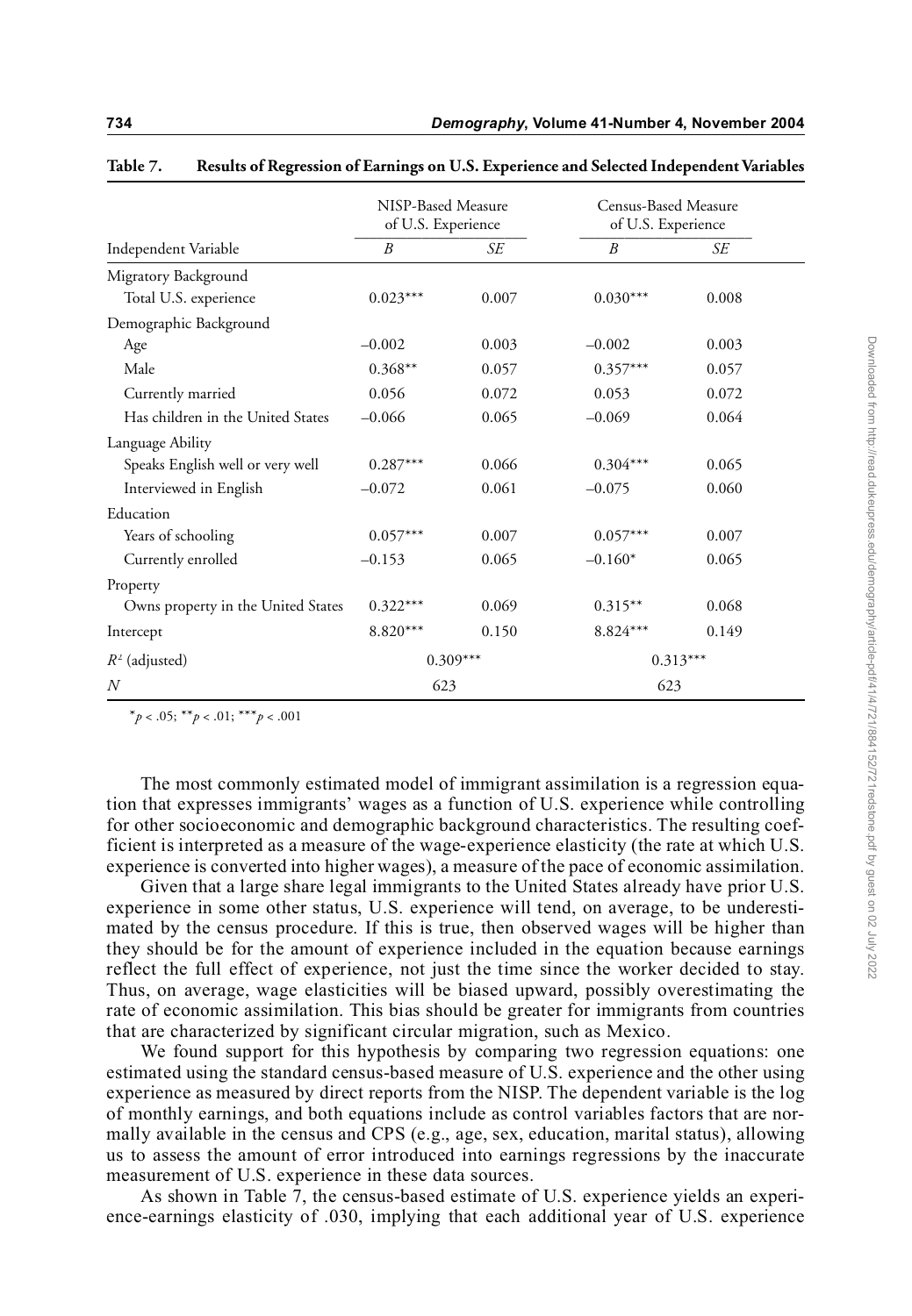| Country                          | <b>NISP</b> Estimate | Census Estimate |  |
|----------------------------------|----------------------|-----------------|--|
| Country Effects                  |                      |                 |  |
| Mexico                           | $-0.218$             | $-0.155$        |  |
| Other Latin America              | $-0.188$             | $-0.195$        |  |
| Caribbean                        | $-0.350$             | $-0.379$        |  |
| Asia                             | $-0.128$             | $-0.135$        |  |
| Africa/Middle East               | $-0.060$             | $-0.077$        |  |
| Australia/Canada                 | 0.080                | 0.087           |  |
| Europe (reference)               |                      |                 |  |
| Earnings-Experience Elasticities |                      |                 |  |
| Mexico                           | 0.002                | 0.007           |  |
| Other Latin American/Caribbean   | 0.023                | 0.026           |  |
| Asia                             | 0.019                | 0.033           |  |
| Europe                           | 0.042                | 0.036           |  |

**Table 8. Comparison of Country Effects and Earnings-Experience Elasticities Estimated Using Direct and Census-Based Estimates of U.S. Experience**

boosts wages by 3%. But in many cases, this estimate is based on a measure of experience that does not reflect the total amount of time accumulated in the United States. When the NISP's direct estimate of U.S. experience is substituted instead, the size of the elasticity coefficient is cut by 23% to a value of .023. Although this shift is in the expected direction, it is not statistically significant, possibly reflecting the limited degrees of freedom (there were 623 cases).

Another potential source of error stems from the fact that the likelihood, size, and direction of mismeasurement are likely to vary significantly from country to country and region to region, making comparative analyses of immigrant assimilation problematic. Errors in the estimation and interpretation of country effects in earnings regressions are likely to manifest themselves in two ways.

First, when dichotomous country indicators are added to standard wage regressions to capture fixed national effects, the resulting coefficients estimate the relative earnings advantage or disadvantage experienced by people of different national origins, holding constant the differences in socioeconomic and demographic background. As we already mentioned, we expect the understatement of the earnings disadvantage to be greatest among immigrants from countries and regions that are characterized by a high degree of circular migration.

The top panel of Table 8 shows fixed country and regional effects, which we estimated by inserting dummy variables into the regression displayed in Table 7. Compared with immigrants from Europe, the reference category, those from other regions generally earn less money. Only immigrants from Australia and Canada earn more (8%–9%); all other country coefficients are negative.

For the most part, the NISP and census-based estimates agree rather closely, and none of the observed differences are statistically significant from each another, though owing to small group sizes, the degrees of freedom are often limited. It is interesting that the largest difference is observed for Mexico, and the difference is in the expected direction. Whereas census-based estimates suggest that Mexicans earn about 15.5% less than Europeans after other variables are controlled, the NISP measure increases the apparent earnings difference by 22%, a figure nearly half as large. With a larger sample, this difference might be significant, but for now we can only warn of the *possibility* of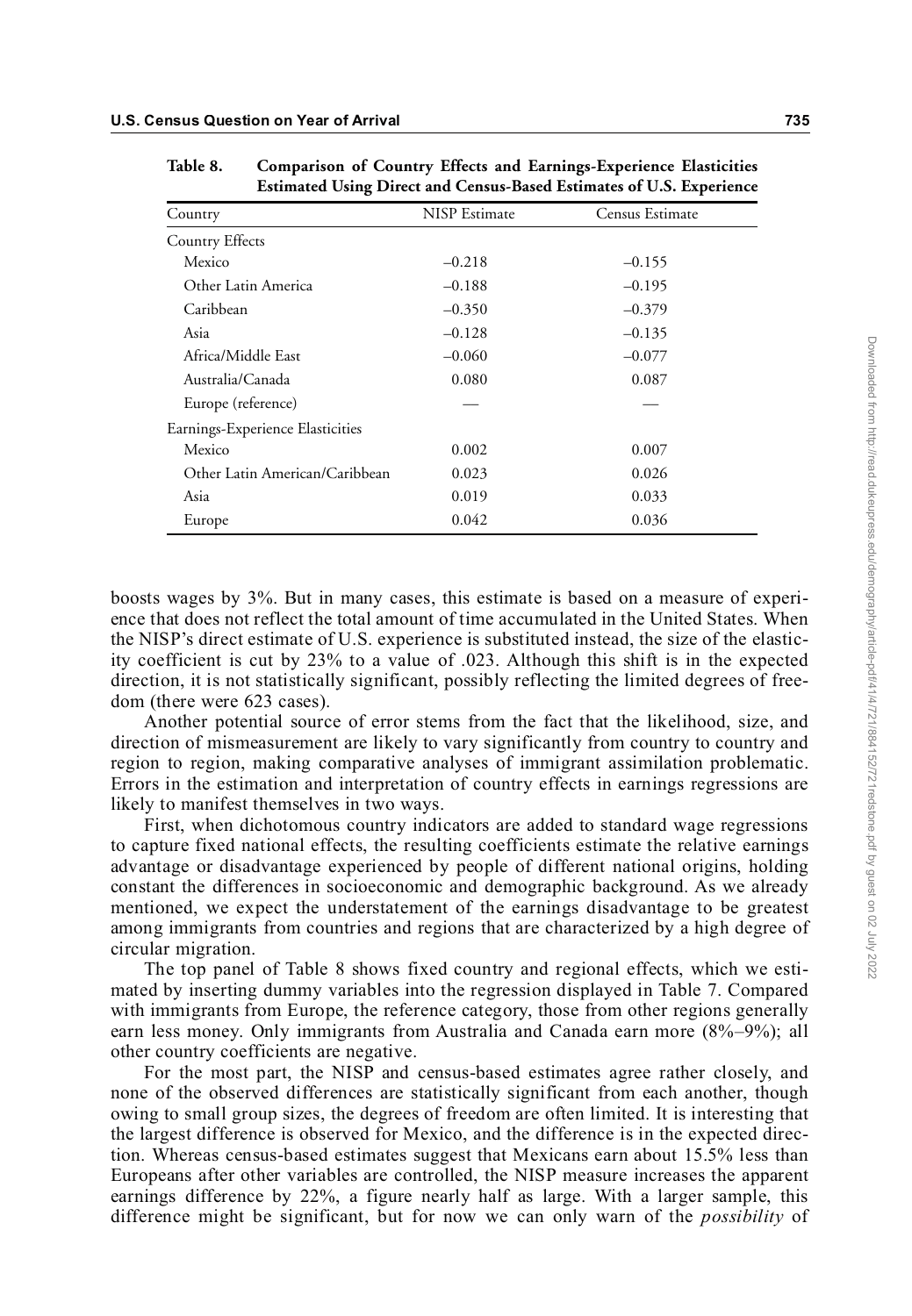systematic bias in estimating the "cost of being Mexican" using census and survey data (see Poston, Alvarez, and Tienda 1976).

Second, biases can manifest themselves in earnings regressions in estimates of earnings-experience elasticities, the slope coefficient indicating returns to U.S. experience in country-specific wage regressions. In the lower panel of Table 8, we present elasticity coefficients estimated separately for different countries and regions using the census-based measure versus the NISP-based measure of U.S. experience. Although, again, generalization of the results is hampered by the limited degrees of freedom in some groups, the two sets of estimates coincide rather closely.

#### **CONCLUSION**

The baseline wave of the NISP asked randomly selected members of the immigrant cohort of 1996 the dates of their first and last U.S. entries, their total number of trips, and the total time they had spent in the United States. The 12-month follow-up survey of the NISP asked the standard census question on date of arrival: "When did you come to the United States to stay?" We argue that "coming to stay" is not an objective event that respondents can readily isolate in time, thereby introducing potential error into the measurement of a crucial variable in models of immigrant assimilation.

By cross tabulating data across the first and last waves of the NISP, we sought to consider how immigrants interpret the census question on year of arrival; how answers to it relate to concrete events in the migratory career; the degree to which its use in estimating U.S. experience produces under- and overstatements of total U.S. experience; what determines the direction and size of these misestimations; and how they might bias estimates of earnings elasticity in earnings regressions. Our analyses have established several findings that should be of interest to investigators who use and interpret census data on immigrants and immigration:

1. The census question on year of arrival does not readily correspond to the two most salient events in the migrant career. Roughly 45% of all legal immigrants to the United States report a year they came to stay that is not the year of their first U.S. trip; and among those with multiple trips, 54% report a year they came to stay that is not the year of their last trip.

2. A substantial share of migrants enter and leave the United States several times before they decided to stay. Among those whose year of their first U.S. trip was different from the year they came to stay, the average lag between the first trip and the year they came to stay was eight years.

3. Estimates of the total amount of U.S. experience that are based on answers to the census question on the year of arrival produce numbers that are quite different from those that are produced by asking about U.S. experience directly. Only 59% of immigrants had their total U.S. experience accurately estimated by the usual census-based procedure. In contrast, 31% of immigrants had their experience understated and 10% had it overstated, with an average difference of about four years.

4. Whether total U.S. experience is under- or overestimated depends on the year of the first trip and the number of trips taken between the first trip and the survey date. Immigrants whose prior trips were in undocumented status tend to have their experience underestimated by the census procedure, whereas those whose trips are in documented status tend to have their experience overestimated. The size of the error is likewise determined by the year of the first trip and the number of trips taken.

5. Across all immigrants, estimates of U.S. experience based on the census question on the year of arrival yield an overestimate of the effect of migratory experience on earnings in wage regressions. When immigrants' experience is more accurately measured, earnings are found to rise at a rate of 2.3% per year, rather than the 3% estimated using the census indicator of U.S. experience.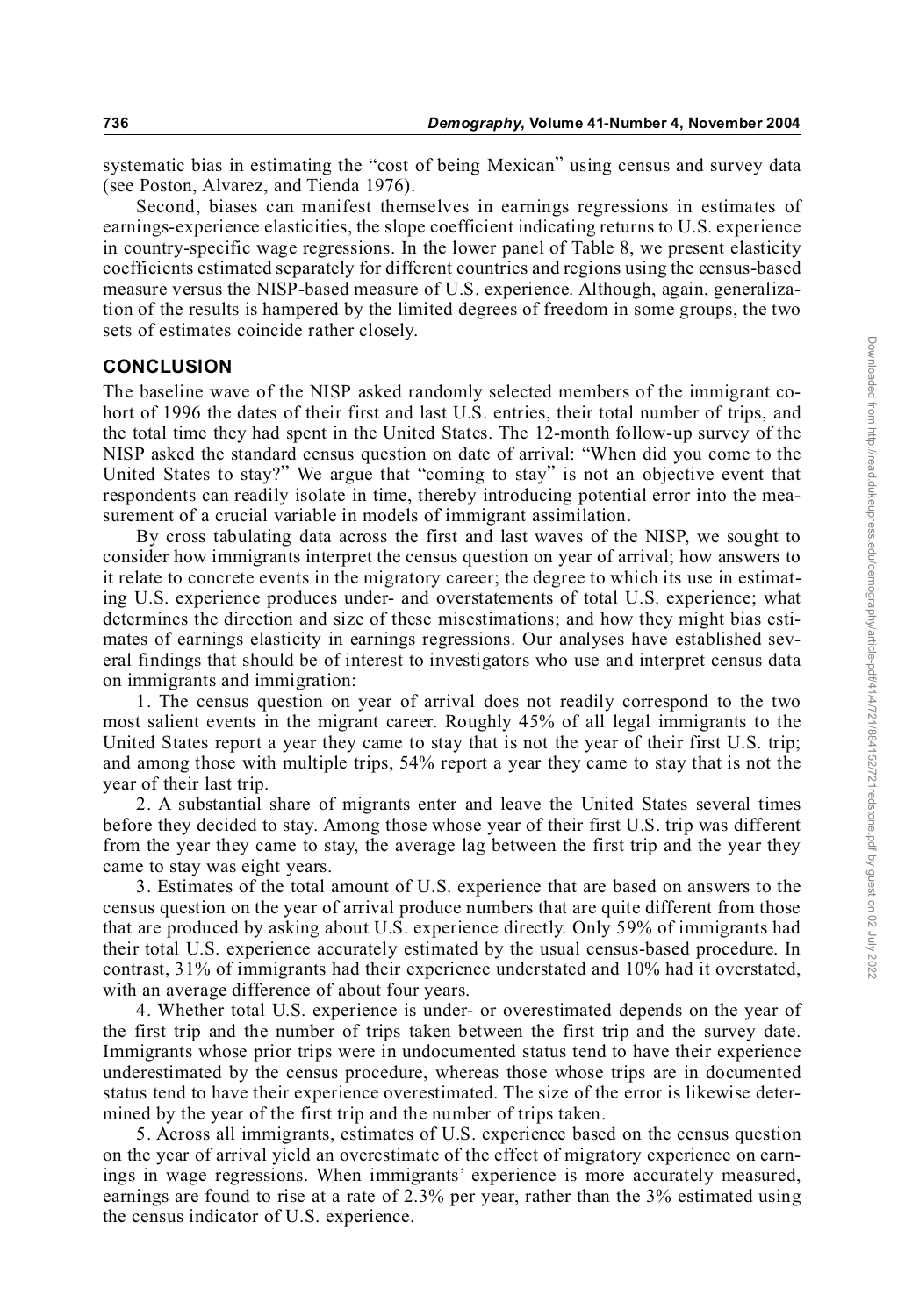6. Despite bias in the measurement of earnings-experience elasticities, estimates of the effects of other variables typically included in earnings regressions do not seem to be sensitive to the measure of experience that is used.

7. Although results are far from conclusive, the size of the foregoing bias is likely to vary across countries and regions, rendering comparative analyses of immigrant assimilation tenuous. Although only suggestive, our results indicate that the usual census procedure yields an underestimate of the cost of being Mexican, at least with respect to earnings.

We are thus left with a conundrum. Space on the census and CPS is limited, and estimating U.S. experience with a single question on the year they came to stay is cost effective and efficient; but it is also likely to lead to a misstatement of the total amount of U.S. experience. Asking for dates and durations of U.S. trips requires more space on the questionnaire, even if it produces more-accurate estimates of accumulated U.S. experience. Given hard limits to the length of the long form, it may not be possible to include multiple questions on the decennial census. Because of the importance of immigration to the growth and composition of the U.S. population, however, we believe that more questions should be included in the CPS. For example, in addition to asking the usual question on the year immigrants came to stay, additional questions on the date of the first U.S. trip, the date of the last U.S. trip, the total number of U.S. trips, and the total amount of U.S. experience could also be included on the CPS. This operation would enable a systematic evaluation of the census question on a large sample of respondents. It would also enable demographers to consider more definitively whether a single question on the total time spent in the United States across all visits yields better results than a single question on the year the respondent came to stay or live in the United States. Given the centrality of measures of U.S. experience in all models of immigrant adaptation and assimilation, undertaking such an evaluation is of great importance.

#### **REFERENCES**

- Alba, R. and V. Nee. 2003. *Remaking the American Mainstream: Assimilation and Contemporary Immigration*. Cambridge: Harvard University Press.
- Gordon, M.M. 1964. *Assimilation in American Life: The Role of Race, Religion, and National Origins*. New York: Oxford University Press.
- Gould, J.D. 1980. "European Inter-Continental Immigration. The Road Home: Return Migration From the USA." *Journal of European Economic History* 9:41–112.
- Handlin, O. 1951. *The Uprooted*. New York: Grosset & Dunlap.
- Hatton, T.J. and J.G. Williamson. 1994. "International Migration 1850–1939: An Economic Survey." Pp. 3–32 in *Migration and the International Labor Market: 1850–1939,* edited by T.J. Hatton and J.G. Williamson. London: Routledge.
	- ———. 1998. *The Age of Mass Migration: Causes and Economic Impact*. New York: Oxford University Press.
- Jasso, G., D.S. Massey, M.R. Rosenzweig, and J.P. Smith. 1999. "The New Immigrant Survey Pilot Study: Overview and New Findings About U.S. Legal Immigrants at Admission." *Demography* 37:127–38.
- Massey, D.S., R. Alarcón, J. Durand, and H. González. 1987. *Return to Aztlan: The Social Process of International Migration From Western Mexico*. Berkeley: University of California Press.
- Massey, D.S. and K. Bartley. Forthcoming. "The Changing Legal Status Distribution of Immigrants: A Caution." *International Migration Review*.
- Massey, D.S. and N.J. Malone. 2003. "Pathways to Legalization." *Population Research and Policy Review* 21:473–504.
- Portes, A. and R.G. Rumbaut. 1990. *Immigrant America: A Portrait*. Berkeley: University of California Press.
	- ———. 2001. *Legacies: The Story of the Immigrant Second Generation*. Berkeley: University of California Press.